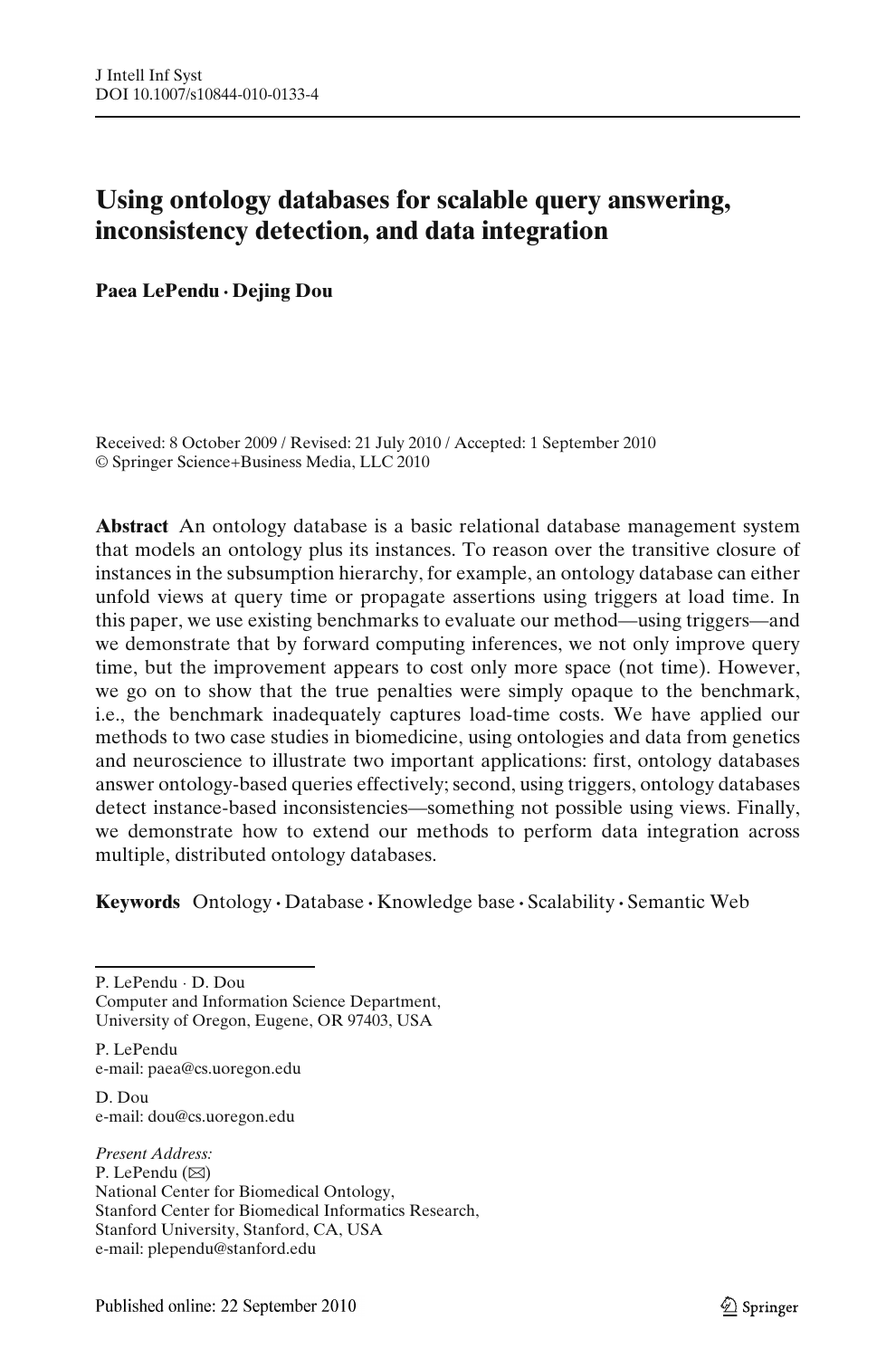### **1 Introduction**

Researchers are using Semantic Web ontologies extensively in intelligent information systems to annotate their data, to drive decision-support systems, to integrate data, and to perform natural language processing and information extraction. Ontologies provide a means of formally specifying complex descriptions and relationships about information in a way that is expressive yet amenable to automated processing and reasoning. As such, they offer the promise of facilitated information sharing, data fusion and exchange among many, distributed and possibly heterogeneous data sources. However, the uninitiated often find that applying these technologies to existing data can be challenging and expensive. In this paper, we present an easy method for users to manage an ontology plus its instances using an off-the-shelf database management system like MySQL. We call these sorts of databases *ontology databases*.

We demonstrate that ontology databases using our trigger-based method scale well. Most importantly, ontology databases are useful for handling ontology-based queries. That is, users will get answers to queries that take the subsumption hierarchy into account along with other features such as restrictions. Moreover, we can perform instance-based inconsistency detection, which is not possible using view-based methods. Ontology engineers benefit from instance-based inconsistency detection because such inconsistencies could indicate possible errors in the ontology, which are difficult to detect otherwise. Finally, our method extends easily to perform integration across distributed, heterogeneous ontology databases using an inference-based framework.

We evaluated our system to carefully characterize its performance benefits (and limitations) so that users can decide how applicable it is for their domain. In particular, knowledge base systems, like ontology databases, will commonly pay an amortized penalty up-front by materializing inferences (e.g., forward chaining, materializing views, computing transitive closures, etc.) such that queries run much faster—so system architects need to understand the tradeoffs. Therefore, we used the Lehigh University Benchmark (LUBM) (Guo et al[.](#page-26-0) [2005](#page-26-0)) to measure the query-time and load-time performance for our implementation, where triggers act to forward compute inferences. The results on query performance show the expected gains, but the load-time costs were surprising: we saw no apparent cost for pre-computing the transitive closure of the instances using triggers. We hypothesized that the benchmark was inadequately characterizing the space-time tradeoffs, so we designed a new series of benchmark ontologies and re-tested the system to illuminate loadtime costs that account for the wide variability among ontologies. As a result, we are able to carefully characterize for what kind of ontology and size of data our system works well.

Like similar systems do, our system answers queries and takes the subsumption hierarchy into account, as demonstrated in our case study on neuroscience data. What distinguishes our work in large part is the use of active database technologies (i.e., triggers) in an off-the-shelf database system to maintain the knowledge model, which only a few other systems have done. In addition to supporting integrity constraint checking for domain and range restrictions, we also incorporate limited, instancebased inconsistency checking by introducing explicit negations via *not-gadgets* into the ontology database structure. In biomedical domains where data is gathered empirically and annotated by ontologists, we can use this technology to support the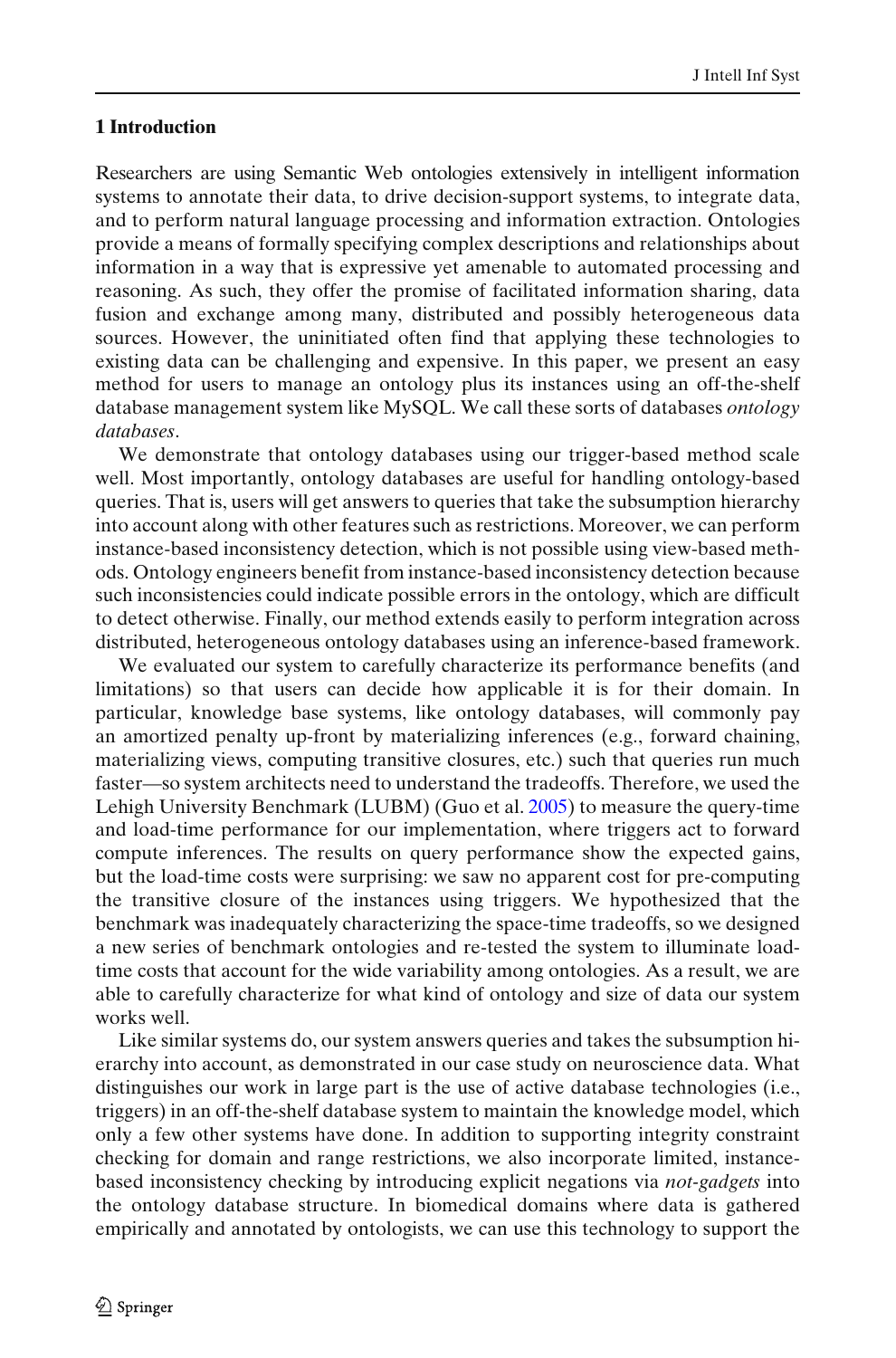ontology engineering process, i.e., we can use the biological evidence to refute claims about the ontology definition. Doing so, we found 75 logical inconsistencies in the Gene Ontology (GO) (Gene Ontology Consortiu[m](#page-26-0) [2006\)](#page-26-0).

This manuscript extends our previously published work (LePendu et al[.](#page-27-0) [2008](#page-27-0), [2009\)](#page-27-0) in three ways. First, we explore in greater depth the scalability, performance and expressiveness of a trigger-based approach via our case studies. We developed a method for generating new benchmark ontologies which improves upon existing benchmarks by taking the wide diversity among ontologies into consideration. Second, we add proof reconstruction capability to our system in order to explain logical inconsistencies. Finally, we extend the trigger-based method to perform data integration: using inferential data integration theory, we can propagate inferences through a network of ontology databases via triggers and message-passing.

We organized the rest of this paper as follows. Section 2 outlines the general goal and main contributions of our work; it also presents the motivation we obtain from other, related works. Section [3](#page-5-0) summarizes the main idea behind and key implementation details for our system. We end Section [3](#page-5-0) with a short discussion on what differentiates our system from other, similar systems. Sections [4](#page-13-0)[–6](#page-19-0) present case studies on questions of scalability, ontology-based query answering, and inconsistency detection. Section [7](#page-21-0) describes how to extend our system to perform integration. Finally, we conclude in Section [8.](#page-24-0)

#### **2 Our goal and motivation**

An ontology defines terms and specifies relationships among them, forming a logical specification of the semantics of some domain. Most ontologies contain a hierarchy of terms at minimum, but many have more complex relationships to consider. Researchers in biomedicine use ontologies heavily to annotate their data and to drive decision support systems that translate to applications in clinical practice (Shah et al[.](#page-27-0) [2009\)](#page-27-0). What makes this work challenging in part is to have systems that will handle basic reasoning over the relationships in an ontology in a transparent manner and that will scale to large data sets.

Our goal is not new, just our approach: We need the capabilities of an efficient, large-scale knowledge base system (using Semantic Web ontologies), but we want a solution as transparent as managing a regular relational database system, such as MySQL. Luckily, we do not have to port legacy systems (like EKS-V1 (Vieille et al[.](#page-27-0) [1992\)](#page-27-0)) to suite our needs because many of the descendant technologies have made their way into everyday relational database management systems, like MySQL. In other words, when used in the proper context, regular databases can behave like efficient, deductive systems. While perhaps obvious to researchers of logic and databases, it is not as obvious to many biomedical informaticians who require intelligent information systems like these.

An *ontology database* takes a Semantic Web ontology as input and generates a database schema based on it. When individuals in the ontology are asserted in the input, the database tables are populated with corresponding records. Internally, the database management systems processes the data and the ontology in a way that maintains the knowledge model, much like a basic knowledge base would. As a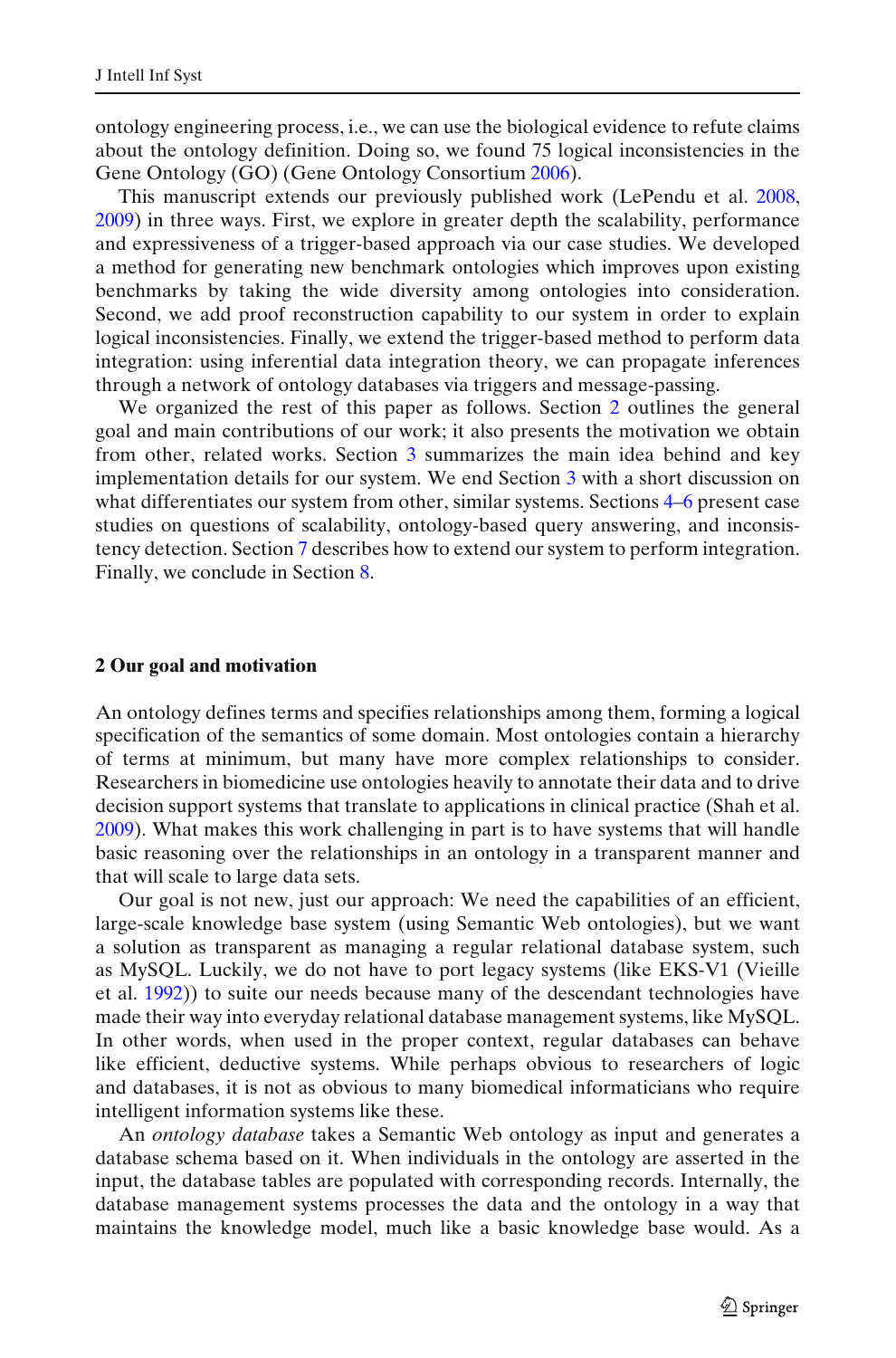result, after the database is bootstrapped in this way, users may pose SQL queries to the system declaratively, based on terms from the ontology, and they get answers in return that incorporate the term hierarchy or other logical features of the ontology. Our system, which we call *OntoDB*, includes the following features:

Ease Users merely require an off-the-shelf database system like MySQL. Scalability Users can input large data sets under medium-sized ontologies. Subsumption Researchers can ask declarative, ontology-based queries. Inconsistency Ontologists can detect logical errors arising from asserted data. Integration Analysts can integrate heterogeneous data using our method.

# 2.1 Related work

# *2.1.1 Knowledge-based systems*

Knowledge-based systems (KBs) use a knowledge representation framework, having an underlying logical formalism (a language), together with inference engines to deductively reason over a given set of knowledge. Users can *tell* statements to the KB and *ask* it queries (Levesque and Lakemeye[r](#page-27-0) [2001](#page-27-0)), expecting reasonable answers in return. An ontology, different from but related to the philosophical discipline of Ontology, is one such kind of knowledge representation framework (Guarin[o](#page-26-0) [1998\)](#page-26-0). In the Semantic Web (Berners-Lee et al[.](#page-25-0) [2001](#page-25-0)), description logic (DL) (Baader et al[.](#page-25-0) [2003\)](#page-25-0) forms the underlying logic for ontologies encoded using the standard Web Ontology Language<sup>1</sup> (OWL). One of the major problems with Semantic Web KBs is they do not scale to ve[r](#page-26-0)y large data sets (Haarslev and Möller [2001\)](#page-26-0).

# *2.1.2 Reasoning*

Researchers in logic and databases have contributed to the rich theory of deductive database systems (Gallaire et al[.](#page-26-0) [1977](#page-26-0); Gallaire and Nicola[s](#page-26-0) [1990](#page-26-0)). For example, Datalog (Ullma[n](#page-27-0) [1988\)](#page-27-0) famously uses views for reasoning in Horn Logic. We already mentioned EKS-V1 (Vieille et al[.](#page-27-0) [1992](#page-27-0)). Reasoning over negations and integrity constraints has also been studied in the past (Clar[k](#page-26-0) [1977;](#page-26-0) Kowalski et al[.](#page-27-0) [1987\)](#page-27-0). Of particular note, one of the side-remarks in one of Reiter's papers (Reite[r](#page-27-0) [1977\)](#page-27-0) formed an early motivation for building our system: Reiter saw a need to balance time and space in deductive systems by separating extensional from intensional processing. However—33 years later—space has become expendable.

Other works move beyond Datalog views to incorporate active rules for reasoning, such as ConceptBase (Jarke et al[.](#page-27-0) [1995\)](#page-27-0). An active rule, like a trigger in a database, is a powerful mechanism using an event-condition-action model to perform certain actions whenever a detected event occurs within a system that satisfies the given condition. Researchers in object-oriented and deductive database systems use active technologies in carefully controlled ways to also manage integrity constraints and other logical features (Buchmann et al[.](#page-25-0) [1992;](#page-25-0) Ceri et al[.](#page-25-0) [1992](#page-25-0); Chakravarthy et al[.](#page-25-0) [1992;](#page-25-0) Curé and Squelbu[t](#page-26-0) [2005](#page-26-0); Dietrich et al[.](#page-26-0) [1992;](#page-26-0) Vasilecas and Bugait[e](#page-27-0) [2007\)](#page-27-0). Researchers are studying how to bring database theory into the Semantic Web (Calvanese et al. [2005;](#page-25-0) Motik et al. [2007](#page-27-0)), but more work is needed in that regard.

[<sup>1</sup>http://www.w3.org/TR/owl-features/](http://www.w3.org/TR/owl-features/)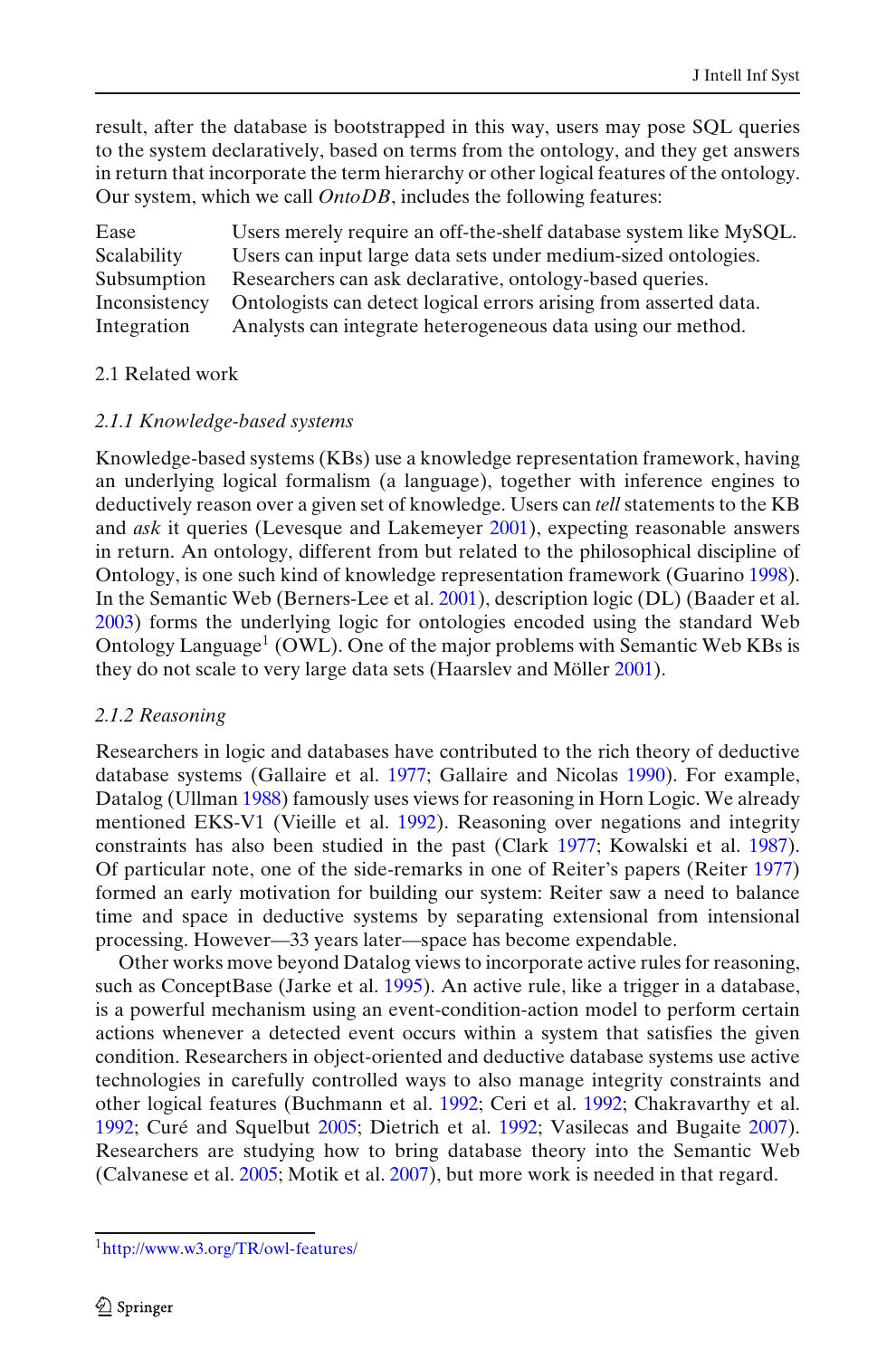# *2.1.3 Scalability*

Because reasoning in general poses scalability concerns, system designers use the Lehigh University Benchmark to evaluate and compare KB systems. We would characterize the Description Logic Database (DLDB) (Guo et al[.](#page-26-0) [2004\)](#page-26-0) as a kind of ontology database, which is similar in many regards to our OntoDB implementation: it uses a decomposed storage model (Abadi et al[.](#page-25-0) [2009;](#page-25-0) Copeland and Khoshafia[n](#page-26-0) [1985;](#page-26-0) Horrocks et al[.](#page-26-0) [2004\)](#page-26-0) and mimics a KB using various features of a basic relational database system like MySQL. Other approaches build upon the very popular (but the less expressive) Resource Description Framework Schema (RDF[S]) to manage very large RDF triplestores (Broekstra et al[.](#page-25-0) [2002;](#page-25-0) Christophides et al[.](#page-26-0) [2004](#page-26-0); Neu[m](#page-27-0)ann and Weikum [2009\)](#page-27-0).<sup>2</sup> Some of these triplestores use relational database backends, but they often treat the database as passive but efficient storage–query agents, when databases can do much more. Not all triplestores support reasoning, and, when they do, they are mostly limited to computing transitive closures precisely because RDFS is not very expressive. Thus, researchers have argued that query language[s](#page-27-0) more robust than SPARQL are required (O'Connor and Das [2008\)](#page-27-0).

# *2.1.4 Biomedical informatics*

Many KB logics are probably more complex than users really require in biomedical domains (Baader and Morawsk[a](#page-25-0) [2009\)](#page-25-0). This community actively uses ontologies in numerous application areas ranging from phenotype and anatomy to neuroscience and disease; they collaborate on and share hundreds of ontologies (Noy et al[.](#page-27-0) [2009\)](#page-27-0); they use ontologies to assist with decision support (O'Connor and Da[s](#page-27-0) [2008\)](#page-27-0), hypothesis evaluation (Racunas et al[.](#page-27-0) [2004](#page-27-0)), information search and retrieval (Shah et al[.](#page-27-0) [2009](#page-27-0)) and other intelligent, KB-oriented tasks.

The National Center for Biomedical Ontologies maintains a repository of several important resources and tools, including the BioPortal (Noy et al[.](#page-27-0) [2009\)](#page-27-0), which biomedical informaticians use in their intelligent information systems. A large community of researchers in the biomedical domain contribute and use these tools and services. In particular, the Gene Ontology Consortium (Gene Ontology Consortiu[m](#page-26-0) [2000\)](#page-26-0) has contributed the well-known Gene Ontology (GO), one of the most actively used ontologies. This community uses the GO to annotate large, manually curated repositories of gene and protein data based on published research related to model organisms, such as the zebrafish (*danio rerio*), fruit fly (*drosophilia*) and nematode (*C. elegans*). Each model organism database, such as for the mouse (MGI) or zebrafish (ZFIN) (Bult et al[.](#page-25-0) [2008](#page-25-0); Sprague et al[.](#page-27-0) [2007\)](#page-27-0), has its own webbased search capability for the species and their associated data. Moreover, this community shares large amounts of data using scripted import and export utilities they could use better information integration tools. As another example, the Neural ElectroMagnetic Ontologies (NEMO) Consortium (Dou et al[.](#page-26-0) [2007;](#page-26-0) Frishkoff et al[.](#page-26-0) [2009\)](#page-26-0) uses ontologies for integration and meta-analysis of brainwave data to better understand human brain function.

[<sup>2</sup>http://esw.w3.org/LargeTripleStores](http://esw.w3.org/LargeTripleStores)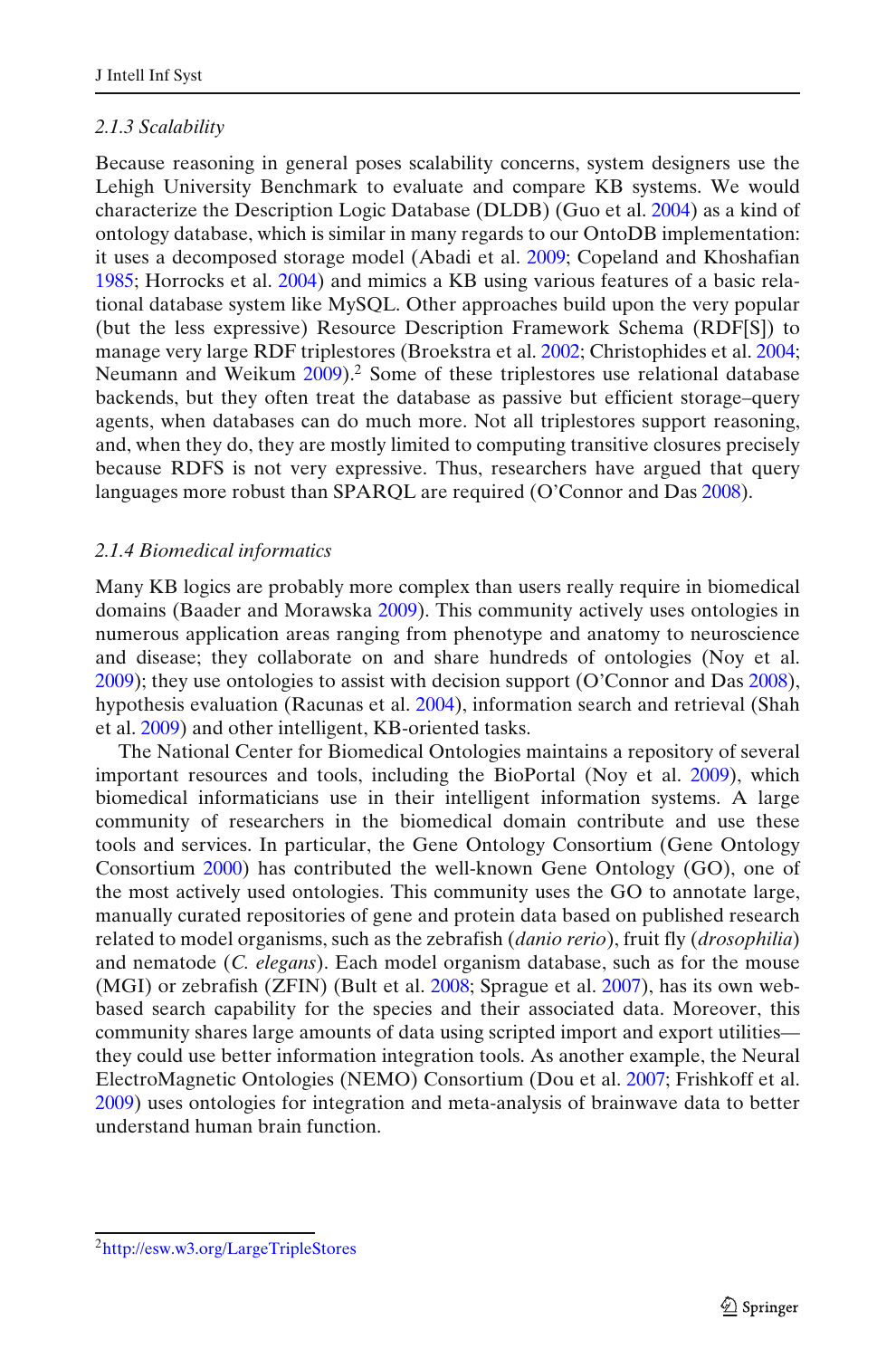# <span id="page-5-0"></span>*2.1.5 Information integration*

Another important motivation for using ontologies is the promise they hold for integrating information. Researchers in biomedical informatics have taken to this idea with some fervor (Goble and Steven[s](#page-26-0) [2008;](#page-26-0) Wache et al[.](#page-27-0) [2001](#page-27-0)). One system in particular, OntoGrate, offers an *inferrential information integration* framework using ontologies which integrates data by translating queries across ontologies to get data from target data sources using an inference engine (Dou and LePend[u](#page-26-0) [2006](#page-26-0); Dou et al[.](#page-26-0) [2006a](#page-26-0), [b\)](#page-26-0). The same logical framework can be extended to move data across a network of repositories.

# **3 Ontology databases**

In the following sections, we use a simple running example, the Sisiters–Siblings example, to illustrate how we implemented ontology databases. We begin with the basic idea as a whole, then explain how we structure the database schema and implement each kind of logical feature using triggers and integrity constraints.

3.1 The basic idea

We can perform rudimentary, rule-based reasoning using either views or triggers. For example, suppose we assert the statement (a rule): "All sisters are siblings." Then we assert the fact: "Mary and Jane are sisters." Logically, we may deduce using *modus ponens* (MP) that Mary (M) and Jane (J) are siblings:<sup>3</sup>

$$
\frac{Sisters(x, y) \rightarrow Sibling(s, y) - Sisters(M, J)}{Sibling(s(M, J))} \ MP\{x/M, y/J\}
$$

If sibling and sister facts are stored in two-column tables (prefixed with "a\_" to denote an asserted fact), then we can encode the rule as the following SQL view:

CREATE VIEW siblings(x,y) as SELECT x,y FROM a\_siblings UNION SELECT x,y FROM sisters

In the view-based method, every inferred set of data necessarily includes its asserted data (e.g., siblings contains a siblings and sisters contains a sisters). Note: when the view is executed, the subquery retrieving sisters will unfold to access all asserted sisters data. Recursively, if sisters subsumes any other predicate, it too will be unfolded. Database triggers can implement the same kind of thing:

```
CREATE TRIGGER subproperty sisters siblings
ON INSERT (x,y) INTO sisters
FIRST INSERT (x,y) INTO siblings
```
<sup>&</sup>lt;sup>3</sup>The notation  $\{x/M, y/J\}$  denotes that the variable x gets substituted with M, y with J, and so on, as part of the unification process.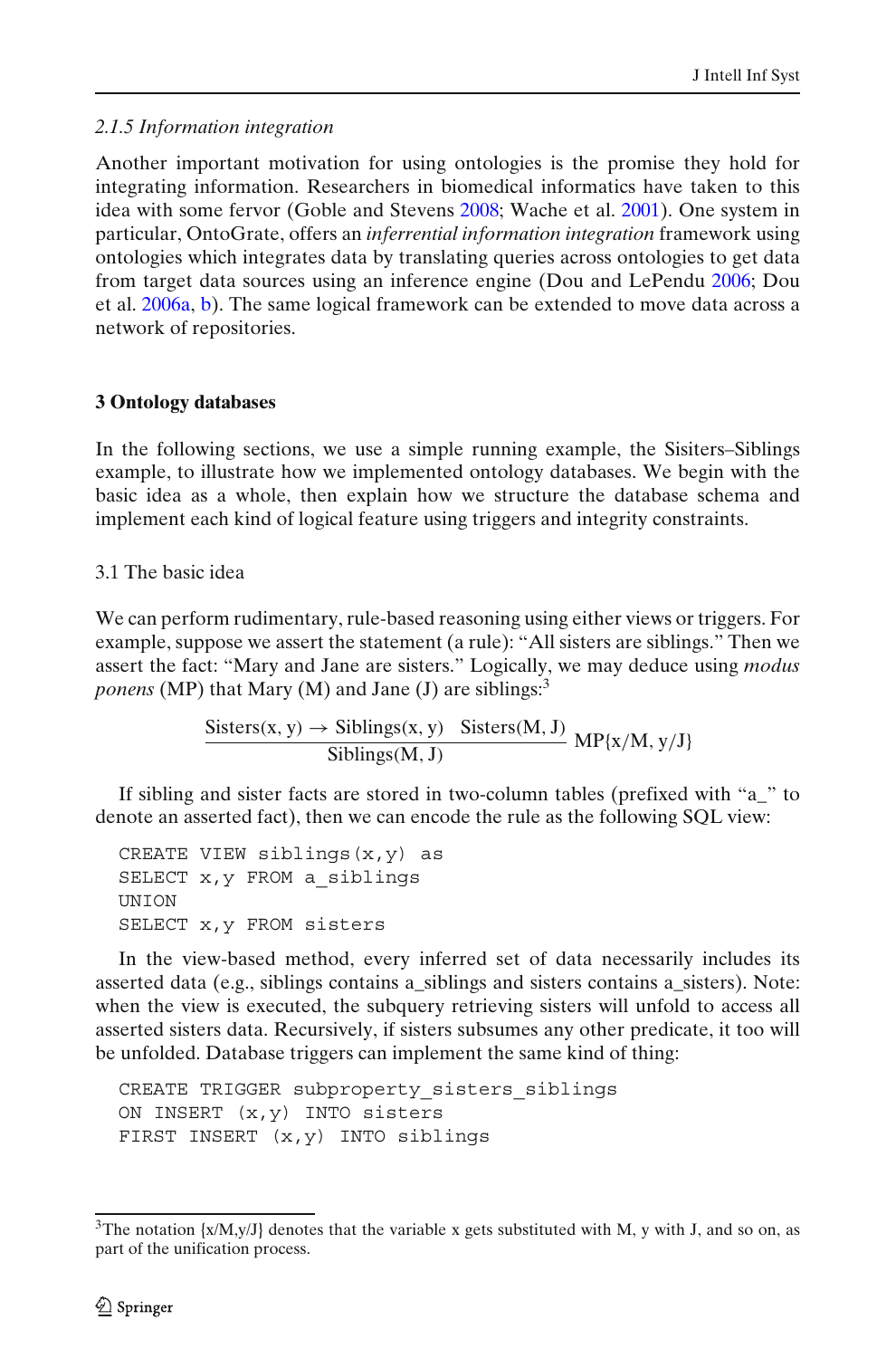The deduction is reflected in the answer a query such as "Who are the siblings of Jane?" Of course, the answer returned—in both cases—is Mary. We easily formulate the SQL query:

SELECT x FROM siblings WHERE y=Jane

What differentiates these two methods is that views are goal-driven: the inference is performed at query time by unfolding views. Whereas, triggers forward propagate facts along rules as they are asserted, i.e., at load time. In the remainder of this paper, we advocate a trigger-based approach as our preferred method of implementation and we provide some justification for this approach in our case studies. Most importantly, recall Reiter's space–time tradeoff: essentially, triggers use more space to speed up query performance; the technique has some of the advantages of materialized views but it differs in some important ways, cf., Section [3.3.](#page-12-0) Finally, aside from rule-based reasoning, triggers support other logical features we find important in biomedical domains, such as domain and range restrictions and inconsistency detection—we describe the methods for handling each case in the following implementation details.

#### 3.2 Implementation details

#### *3.2.1 Decomposition storage model*

We use the decomposition storage model (Abadi et al[.](#page-25-0) [2009](#page-25-0); Copeland and Khoshafia[n](#page-26-0) [1985](#page-26-0)) because it scales well and makes expressing queries easy. Arbitrary models result in expensive and complicated query rewriting, so we do not even consider them. The two other suitable models in the literature are the horizontal and vertical models. Designers rarely use the horizontal model because it contains excessively many null values and is expensive to restructure: The administrator halts the system to add new columns to service new predicates. The vertical model is quite popular because it avoids those two drawbacks. Also, the vertical model affords fast inserts because records are merely appended to the end of the file. In fact, Sesame (Broekstra et al[.](#page-25-0) [2002\)](#page-25-0) and other RDF stores use the vertical storage model.

Unfortunately, the vertical storage model is prone to slow query performance because queries require many joins against a single table, which gets expensive for very tall tables. Furthermore, type-membership queries are somewhat awkward. As a typical workaround, designers first partition the vertical table to better support typemembership queries, then they partition it further along other, selected predicates that will optimize certain joins based on some informed heuristic. However, this leads back toward complicated query rewriting because the partitioning choices have to be recorded and unwound somehow.

We view the decomposition storage model as a fully partitioned vertical storage model, where the single table is completely partitioned along every type and every predicate. That is, each type and each predicate gets its own table. When taken to this extreme, query rewriting becomes straight forward again because each table corresponds directly to a query predicate. Therefore, the decomposition storage model keeps the advantages of the vertical model while improving query performance (because of the partitions) without introducing difficult query rewriting. Figure [1](#page-7-0) illustrates the three different models using the Sisters–Siblings example.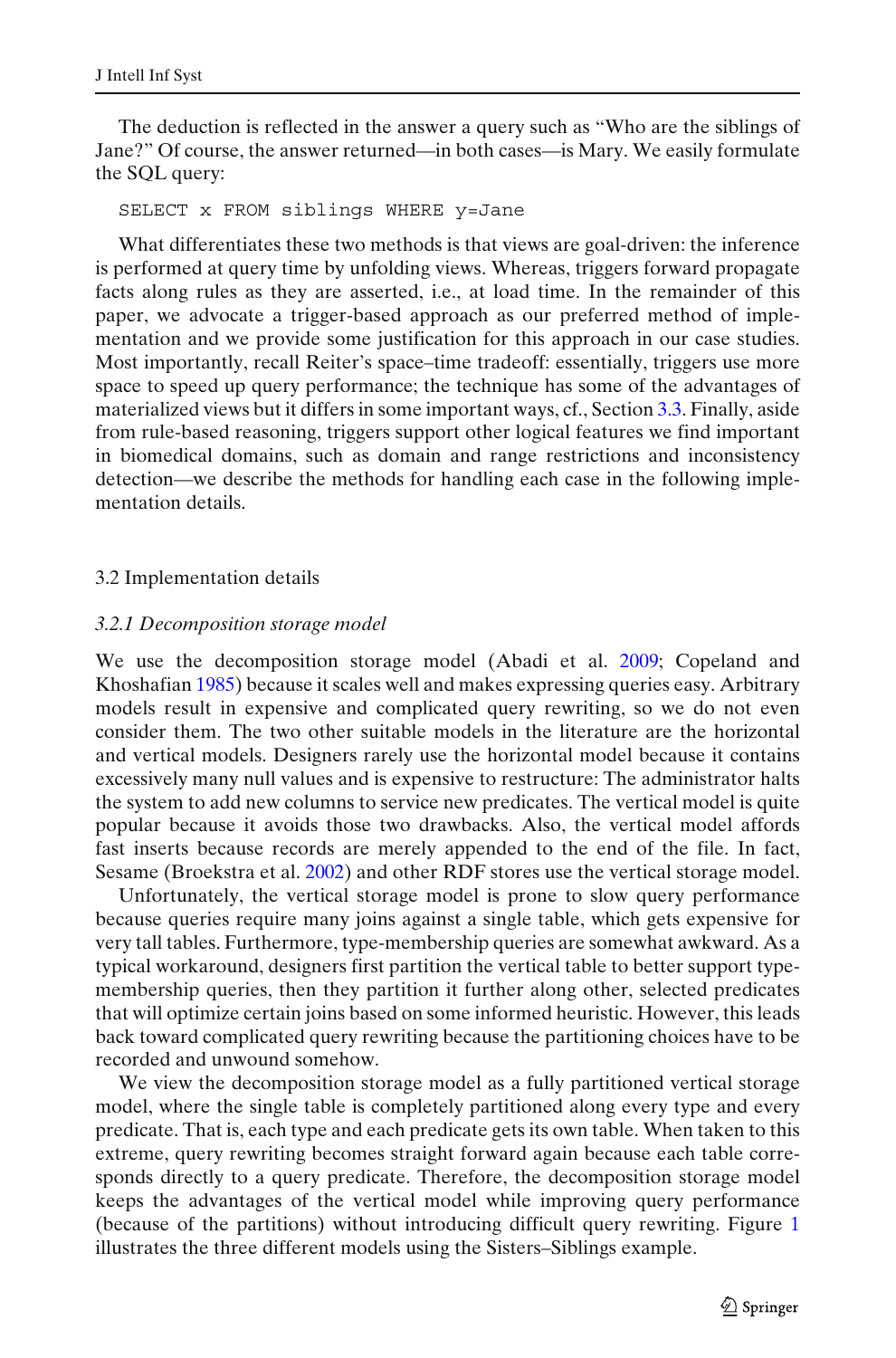<span id="page-7-0"></span>

**Fig. 1** The Sisters–Siblings examples using the **a** horizontal, **b** vertical, and **c** decomposition storage model

### *3.2.2 Subsumption*

Ontology engineers often specify subclass relationships in Semantic Web ontologies, which form a subsumption hierarchy, constituting the majority of reasoning for biomedical ontologies (Baader and Morawsk[a](#page-25-0) [2009\)](#page-25-0). As we mentioned previously when describing the basic idea (cf. Section [3.1\)](#page-5-0), subclass relationships are handled in much the same way as views are used in Datalog, but we use triggers instead.

Although they are very similar, Datalog views differ from inclusion axioms in description logic (Baader and Nut[t](#page-25-0) [2003\)](#page-25-0). In other words, the semantics of these two logical formalisms differ epistemically:

```
Sisters \rightarrow Siblings vs. Siblings \sqsubseteq Sisters
```
The literature suggests that these differences are formally captured using modal logic (Baader and Nut[t](#page-25-0) [2003\)](#page-25-0), but to us, the essence comes down to ensuring that the contrapositive of the rule is enforced as an integrity constraint (Reite[r](#page-27-0) [1992\)](#page-27-0) (not a rule): "if Siblings(M,J) is not true, then Sisters(M,J) cannot possibly be true (otherwise, raise an inconsistency error)." We therefore implement the contrapositive as a foreign-key constraint as follows:

```
CREATE TABLE Siblings (
  subject VARCHAR NOT NULL,
 object VARCHAR NOT NULL,
 CONSTRAINT fk-Sisters-Siblings FOREIGN KEY (subject,object)
   REFERENCES Sisters(subject,object)
    ...)
```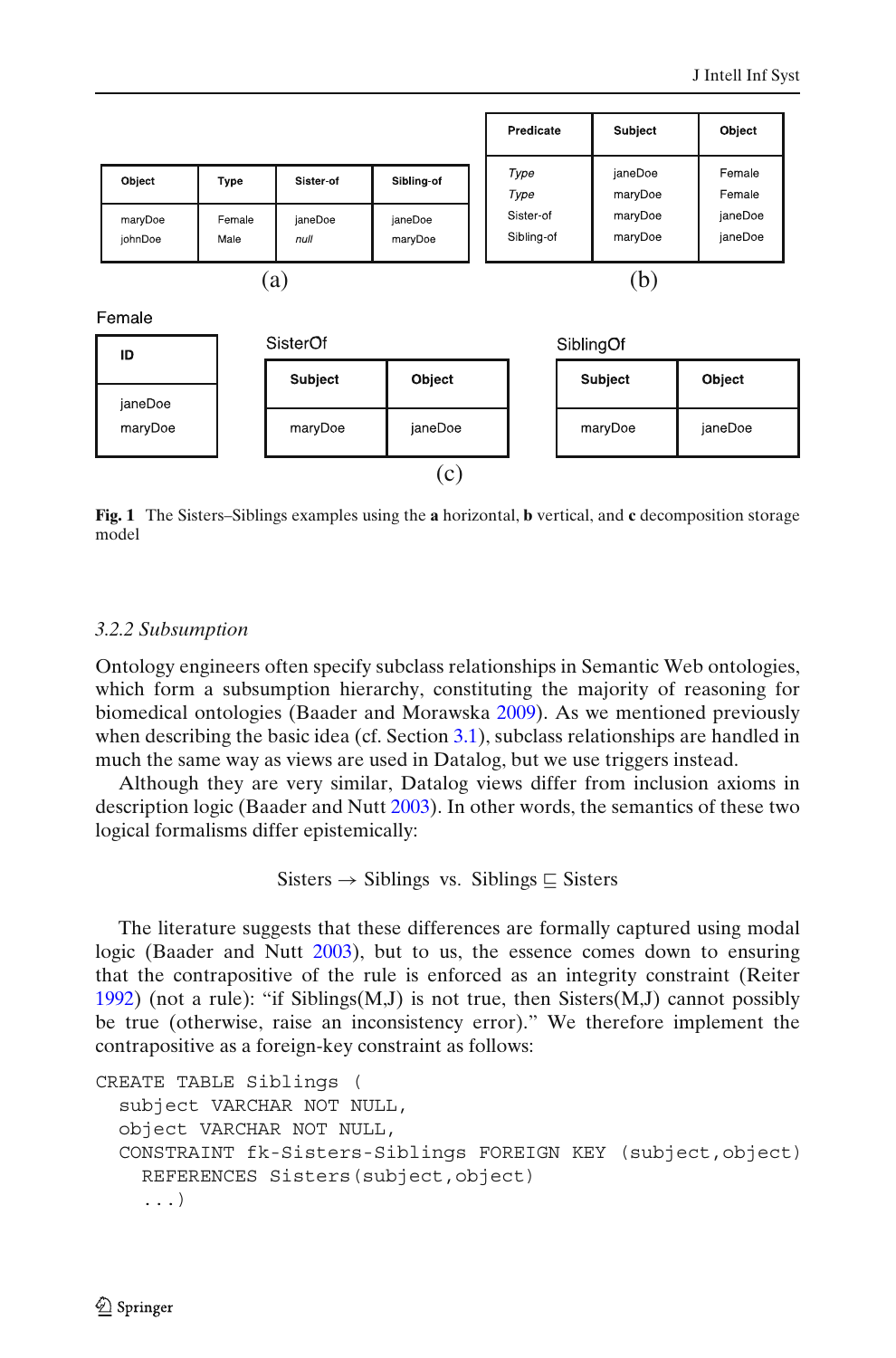Figure 2a illustrates the two parts of an inclusion axiom graphically. The trigger rule event is indicated in the figure by the a star-like symbol, denoting that the detected assertion causes a trigger to fire. In this example, rather than Sisters– Siblings per se, we are enforcing another related rule so that we can build-up the example a bit: "All females are person(s), i.e., Female  $\rightarrow$  Person." Therefore, asserting Female(Mary) causes the trigger to actively assert Person(Mary). Finally, the contrapositive is checked using the foreign key. Note: consistency requires that forward-propagations occur *before* integrity checking, which explains using the keywords "before" or "first" in our trigger definitions (see above).

# *3.2.3 Domain and range restrictions*

Another important feature of Semantic Web ontologies are domain and range restrictions. These restrict the possible set of instances that participate in property assertions. For example, "Only person(s) may participate in the sisters relationship." Again, restrictions are formalized using modal logics and they correspond to integrity constraints. Therefore, we implement them as foreign key constraints on the subject or object (i.e., domain and range) of the property, similar to the contrapositive example above:

```
CREATE TABLE Sisters (
  subject VARCHAR NOT NULL,
 object VARCHAR NOT NULL,
  CONSTRAINT fk-Sisters-Subject-Person FOREIGN KEY (subject)
    REFERENCES Person(id)
    ...)
```
As in the contrapositive example for subsumption, the check marks in Fig. 2b denote that domain and range restrictions are an integrity check, implemented using a foreign-key. Before the assertion Sisters(Lily,Zena) is loaded, the database first verifies that Lily and Zena are already in the Person table, otherwise we raise an error. Note: the restriction can be even more specific, if we wanted, e.g., "Only *females* may participate in the sisters property."



**Fig. 2** The *star-like* symbol denotes an event fires a trigger rule. The *checkmark* symbol denotes an integrity check occurs. **a** Subsumption is implemented using a combination of triggers and integrity constraints. **b** Domain and range restrictions are implemented using foreign-key (f-key) constraints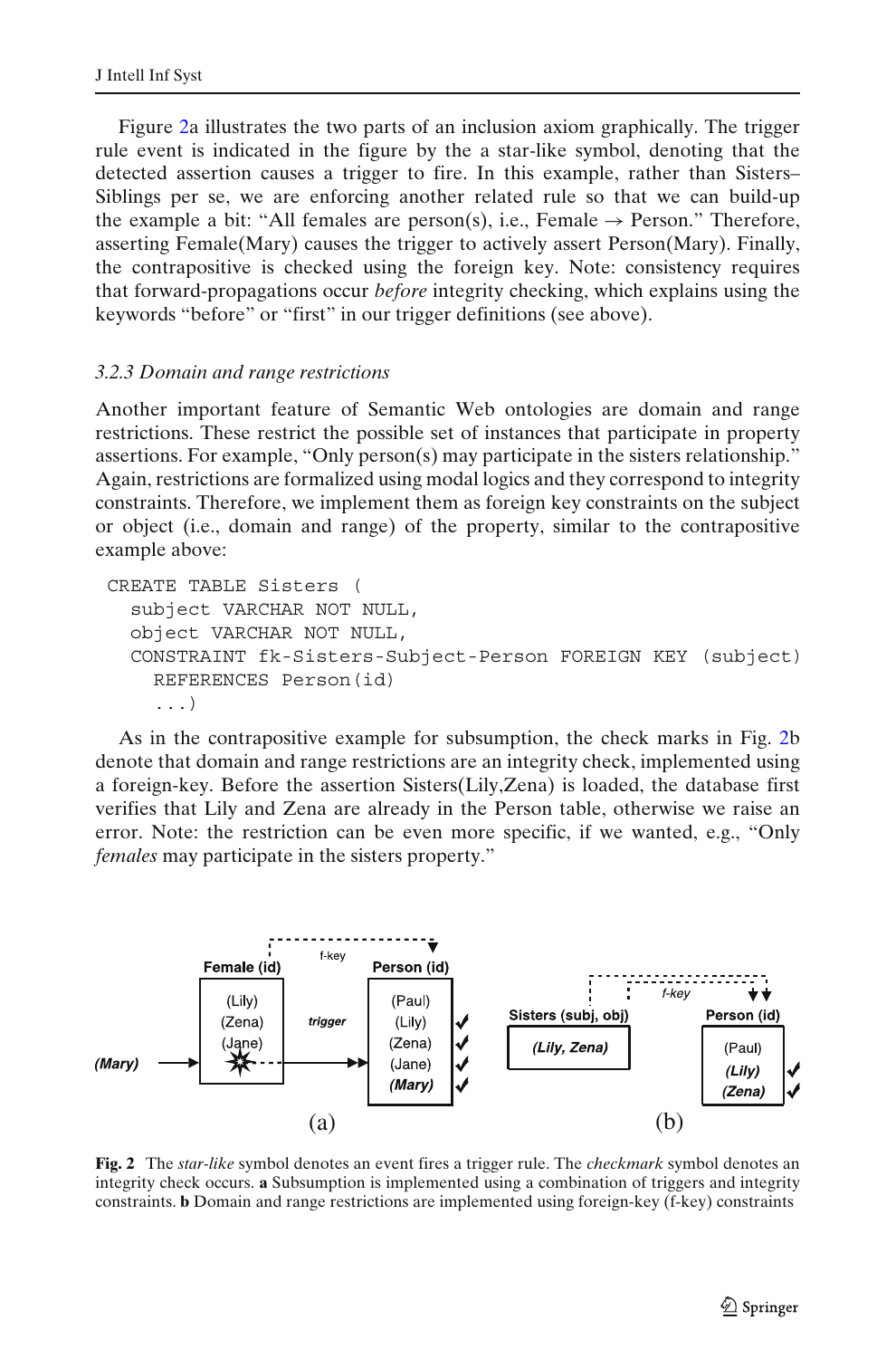# *3.2.4 Cardinality*

Cardinality is another feature of moderate importance in biomedical domains. We support only limited cardinality constraints on properties: zero or one, for minimal or maximal participation. For example, the rule, "People have at most one social security number (SSN)," is a maximal cardinality constraint of one on the property hasSSN. Whereas, "Everyone has an SSN," expresses minimal cardinality on has-SSN.

In the first case, we use a uniqueness constraint (a key) to enforce at most one object is possible for any given subject for some relationship:

```
CREATE TABLE hasSSN (
  subject VARCHAR NOT NULL,
 object VARCHAR NOT NULL,
 UNIQUE KEY maxcard-hasSSN (subject)
 CONSTRAINT fk-hasSSN-Subject-Person FOREIGN KEY (subject)
   REFERENCES Person(id)
    ...)
```
The latter case, minimal cardinality, is slighlty more interesting. The feature suggests that an object value for some subject exists (at least one), but we may not know what it is, only that it exists. As Reiter suggests (Reite[r](#page-27-0) [1992\)](#page-27-0), we use a *null* value. V-tables (Im[i](#page-26-0)eliński and Lipski [1984\)](#page-26-0) offer an alternative, more powerful approach that we did not choose because they are not widely adopted in database management systems. (Generally speaking, the problem corresponds to existential quantification and skolemization.) Therefore, we implement minimal cardinality using a trigger and null value whenever the value is unkown:

CREATE TRIGGER mincard\_hasSSN ON INSERT (x) INTO Person FIRST INSERT (x,null) INTO hasSSN IF NOT EXISTS

# *3.2.5 Negation*

Finally, we incorporate negative assertions as explicit negations which increases the kind of reasoning we can perform. To implement these, we introduce additional, negative tables (e.g., ¬Female) into the database structure, one for every positive table (e.g., Female).<sup>4</sup> For example, asserting that "Bob is not a Female" means putting Bob into the ¬Female table. This method doubles the total number of tables, but negative tables are usually much smaller than positive ones in our experience (cf. Section [6\)](#page-19-0). Users can easily disable this optional feature.

We assume the law of the excluded middle, so a fact cannot be true and false at the same time, otherwise a contradiction occurs and we raise an exception. To enforce this, for every corresponding pair of positive and negative tables, we include what we call an *exclusion dependency* which we can implement universally on most systems

<sup>&</sup>lt;sup>4</sup>We denote a negative table in the database such as  $\neg$ Female using an underscore prefix, e.g., Female.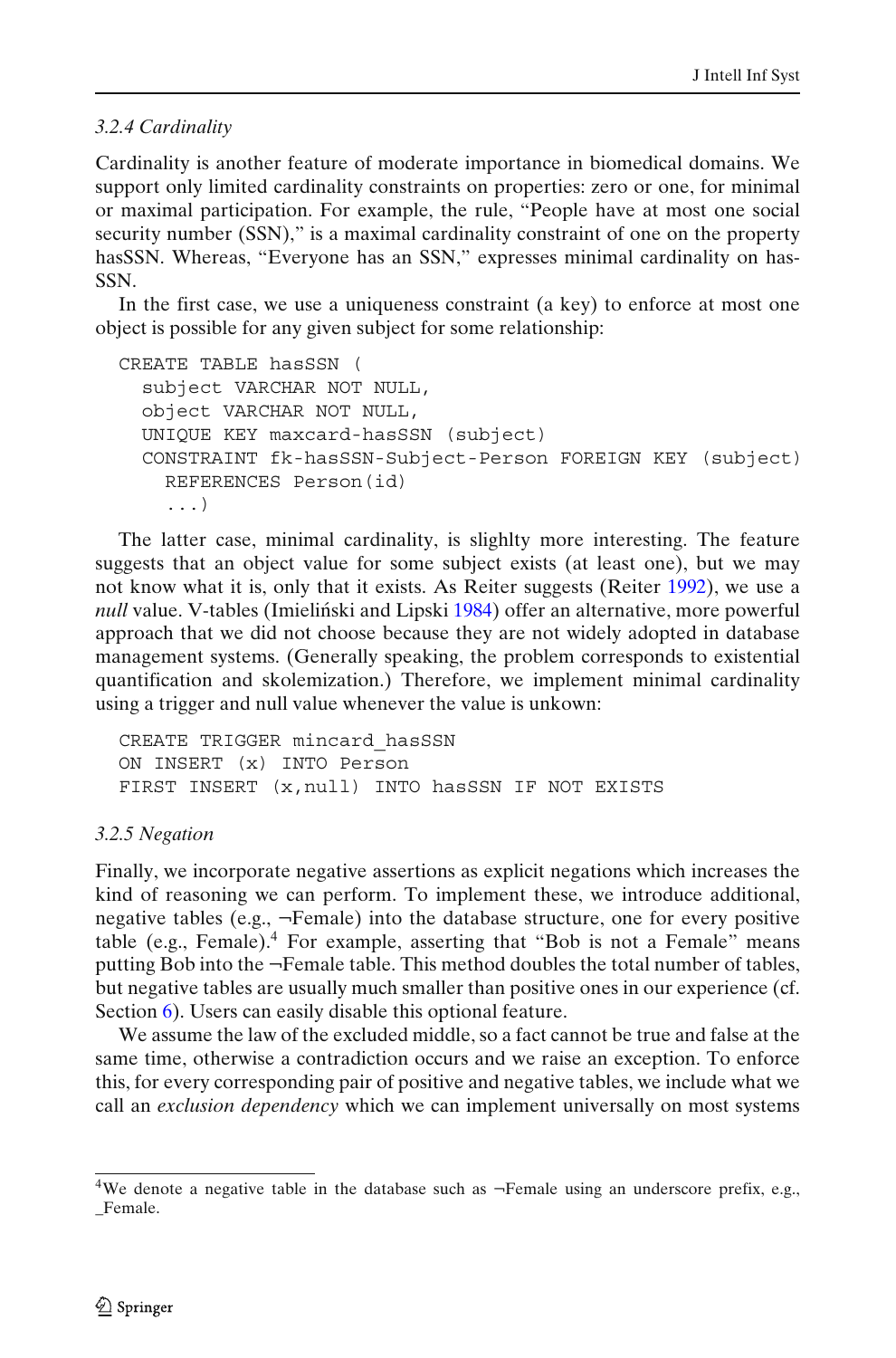<span id="page-10-0"></span>using a set of triggers (some systems might support using special kinds of foreign keys) as follows:

CREATE TRIGGER excl\_female ON INSERT (x) INTO female, IF EXISTS (SELECT id FROM \_female WHERE id=x) THEN RAISE ERROR CREATE TRIGGER excl\_not\_female ON INSERT (x) INTO \_female, IF EXISTS (SELECT id FROM female WHERE id=x) THEN RAISE ERROR

Graphically, negative tables and exclusion dependencies create distinctive structures, which we call *not-gadgets*. For example, if we consider the Sisters–Siblings subproperty graphically, it would look like the following diagram:

Sisters  $\longrightarrow$  Siblings

Adding the exclusion dependencies as undirected, dashed arrows, the concept graph takes on the distinctive not-gadget structure, as in the following diagram:



Not-gadgets help to detect inconsistencies as well as to answer a limited form of disjunctive query because they help to do basic refutation. The former is examined as a case study in Section [6.](#page-19-0) Although we do not go into great detail on the latter, suppose we have a simple ontology which states that, "All Persons are either Female or Male," and the facts (i.e., its extension), "Bob and Jane are Persons. Jane is a Female. Bob is not a Female."

We can model the disjunction using trigger rules and exclusion dependencies as shown in Fig. 3. The key idea is to use the first-order axiom which transforms a



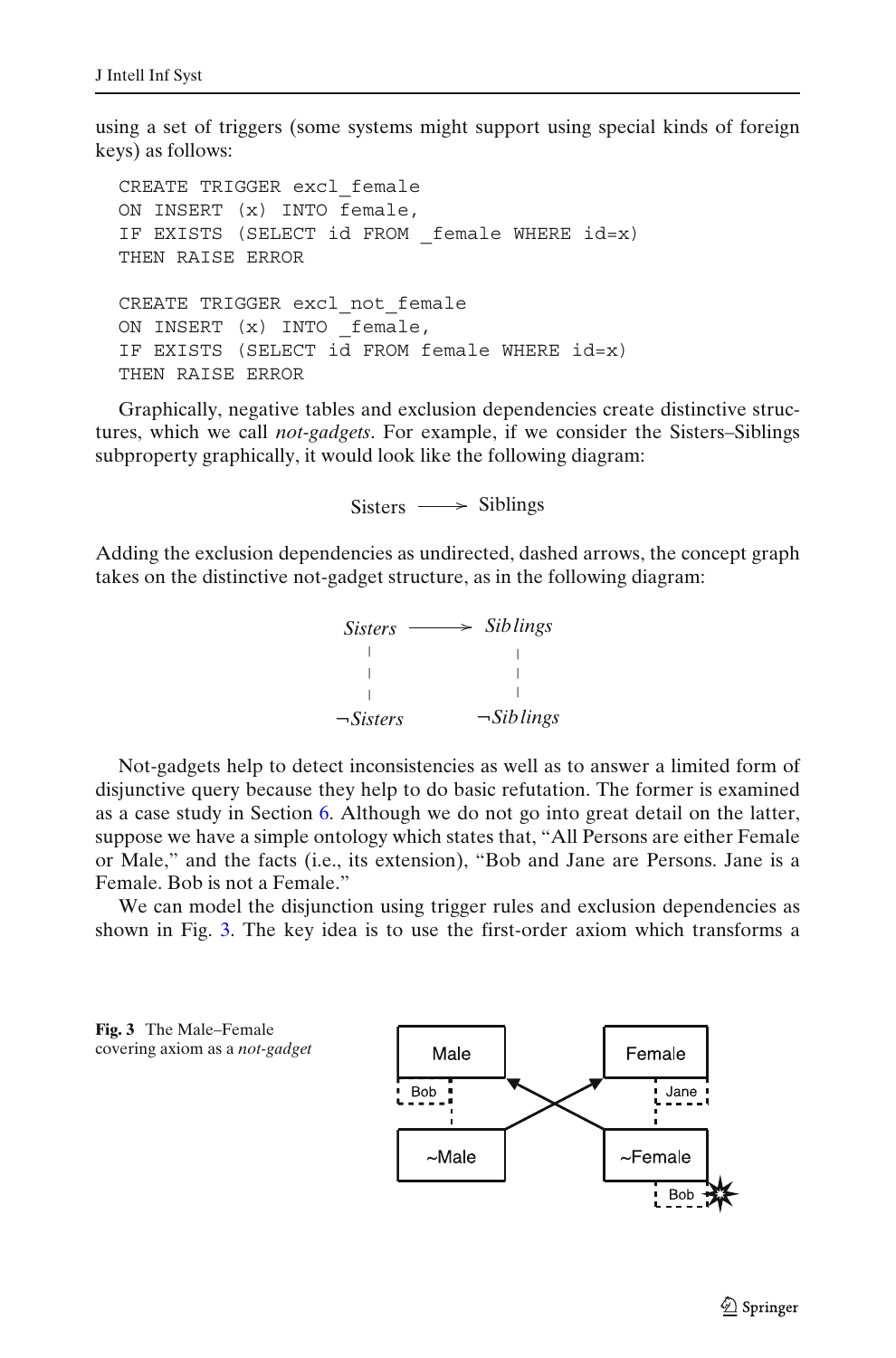disjunction into a negative implication:  $(\phi \lor \psi) \Rightarrow (\neg \phi \rightarrow \psi)$ . In SOL, if we add the context that we are talking about Person instances, the implementation would be the following triggers:

```
CREATE TRIGGER disj female male
ON INSERT (x) INTO _female,
FIRST INSERT (x) INTO male WHERE (x) IN
  (SELECT y FROM person)
CREATE TRIGGER disj male female
ON INSERT (x) INTO male,
FIRST INSERT (x) INTO female WHERE (x) IN
  (SELECT y FROM person)
```
Figure [3](#page-10-0) also displays the data after the triggers have finished firing. Therefore, if we ask the disjunctive query, "Is Bob either a Male or Female?" a simple union of the Male and Female tables gives the correct answer: Yes! Of course, in theory, a reasoner should not require the negative fact, "Bob is not female," to reach that conclusion. Therefore, our method is clearly not capable of complete reasoning with disjunctions; it is limited.

Altogether, our running Sisters–Siblings example (merely eight predicates) constitutes a richly interacting set of tables, triggers and foreign-key constraints as illustrated in Fig. 4. One can imagine that for an ontology of 1,000 predicates (like NEMO) or over 70,000 predicates (like GO) can get quite complex!



**Fig. 4** The Sisters–Siblings example depicting restrictions, subsumption, cardinality constraints and not-gadgets all together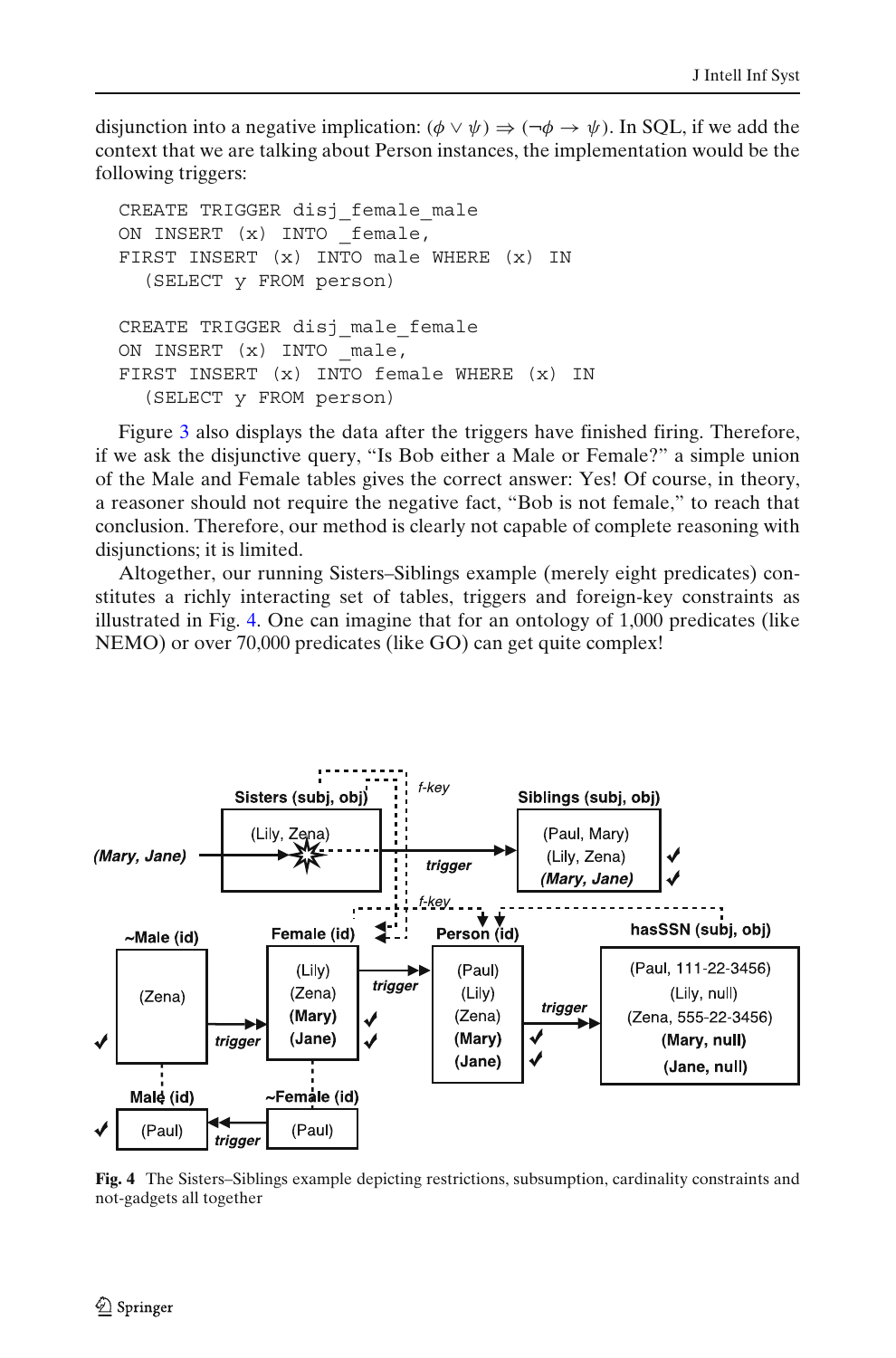# <span id="page-12-0"></span>*3.2.6 Proof reconstruction*

To assist with analyzing the errors generated by integrity constraints and not-gadgets, we developed a method for logging and reconstructing the proof trees that result in raised exceptions. Users can use these proofs to determine the source of the error and decide what knowledge needs to be corrected. Users can also easily disable this optional feature.

In our implementation of this feature, each tuple in the database is accompanied by a boolean (1-bit) flag that represents whenever a fact is explicitly asserted versus inferred by deduction. Furthermore, every trigger rule logs the three main components of the inference being performed: premise, instance and conclusion. Using this log and the asserted data, we can reconstruct the steps that the database took to infer data.

To do this, we implemented a goal-oriented, backward-chaining algorithm (see Algorithm 1) such as those described for Horn Logic using *modus ponens*. The goal of the algorithm is to prove some statement,  $\psi(\alpha)$ , is true by providing the assertions that lead to making it true. Since we are assuming reasoning using *modus ponens*, we can easily reconstruct the proof tree from those assertions.

| <b>Algorithm 1</b> Proof Reconstruction for $\psi(\alpha)$ .                 |
|------------------------------------------------------------------------------|
| GOAL: prove $\psi(\alpha)$ is true [?]                                       |
| $C \leftarrow \psi$ {conclusion}                                             |
| $I \Leftarrow \alpha$ {instance}                                             |
| <b>if</b> is_asserted $\psi(\alpha)$ <b>then</b>                             |
| $\psi(\alpha)$ is asserted to be true [done!]                                |
| else                                                                         |
| $P \leftarrow$ SELECT premise FROM log WHERE conclusion = C AND instance = I |
| for all $\phi(\beta)$ in P do                                                |
| GOAL: prove $\phi(\beta)$ is true [?]                                        |
| end for                                                                      |
| end if                                                                       |

3.3 Discussion: triggers are different than views

Inevitably, we encounter the need to update or delete data from a database. Deletions make maintaining the knowledge model more difficult, but they also elicit the key difference between view-based methods and trigger-based methods. Donini et al. formalize what is going on (Donini et al[.](#page-26-0) [2002](#page-26-0)), and similar issues are discussed by Kowalski et al[.](#page-27-0) [\(1987](#page-27-0)). We state the essence of the difference between views and triggers in ontology databases as a simple claim:

*Claim* A trigger-based ontology database has a distinctly different operational semantics from a view-based implementation with respect to deletions.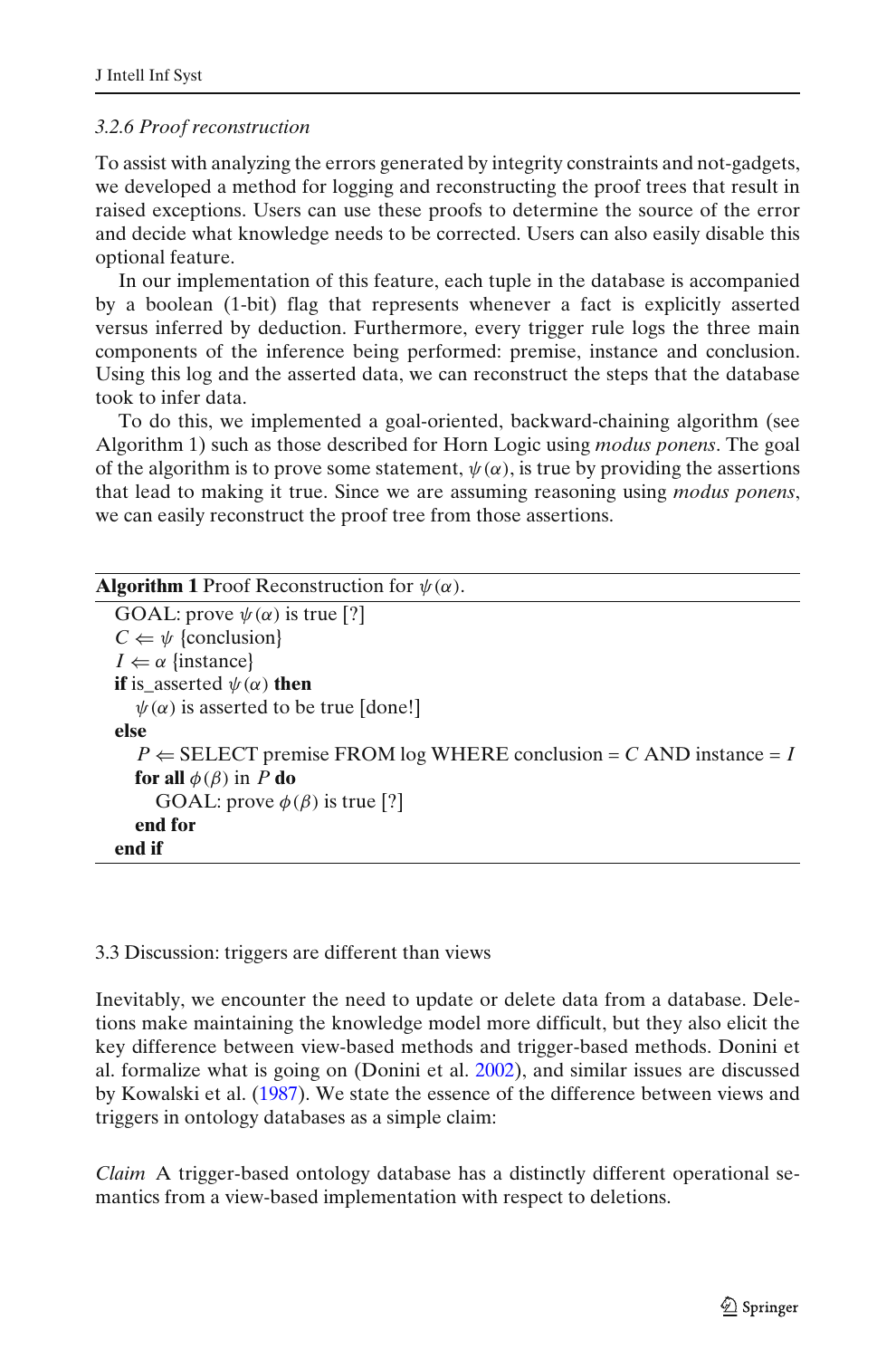<span id="page-13-0"></span>*Proof* By counterexample, assert the following in the given order:  $A \rightarrow B$ , insert A(a), delete A(a). Now ask the query B(?x). A trigger-based implementation returns " $\{x/a\}$ ." A view-based implementation returns "null."

Therefore, with respect to ontology databases, we can say definitively that a trigger-based approach is distinctly different from a materialized view-based approach. Indeed, as the literature attests, triggers are highly expressive. For example, views cannot reach the correct deduction in the following:

assert  $A \rightarrow B$ insert A(a) negate B(a) now ask the query B(?x)

A view-based approach returns "{x/a}" whereas a trigger-based approach (using not-gadgets) raises a contradiction as expected. The explanation is, simply, that views cannot differentiate negation from deletion, but triggers give us that power.

Scientists need to distinguish between deletion and negation since they often separate what they assume is the case from what they *know* is the case—as in hypotheses testing (Racunas et al[.](#page-27-0) [2004\)](#page-27-0). Our case study in Section [6](#page-19-0) explores this in more detail.

### **4 Evaluating scalability using LUBM**

Knowledge-based systems often pay an amortized penalty up-front my materializing inferences (e.g., forward chaining, materializing views, computing transitive closures, etc.) so that queries will run much faster—but at what cost? An ontology database using triggers is such a system. To better understand its capabilities, we compared our system, OntoDB, against the Description Logic Database (DLDB).

DLDB is a knowledge base system developed at Lehigh University that uses database features to assist with query answering on large sets of data. Much like OntoDB, it takes an ontology and a set of data as input; it creates and loads a relational database schema using the decomposition storage model; it stores the data in tables; and it uses database features to maintain the knowledge model and answer queries. DLDB differs from OntoDB in one major regard: it unfolds views at query time rather than materializes inferences at load time like OntoDB does. Clearly, forward-propagating knowledge will result in faster query response time. We confirmed this hypothesis by testing both systems using the LUBM, but we were surprised to find that our trigger-based approach paid no apparent penalty for the speed up. Further analysis reveals that the benchmark does not account well for larger or deeper ontologies, where the penalties become more apparent.

4.1 Lehigh University benchmark results

LUBM comprises of the univ-bench ontology, a data generator, and a set of 14 queries for evaluating the load time and query time of knowledge bases. The ontology is fixed: it has 43 classes and depth 6, and it describes a typical university environment (e.g., courses, students, faculty, departments). Although the ontology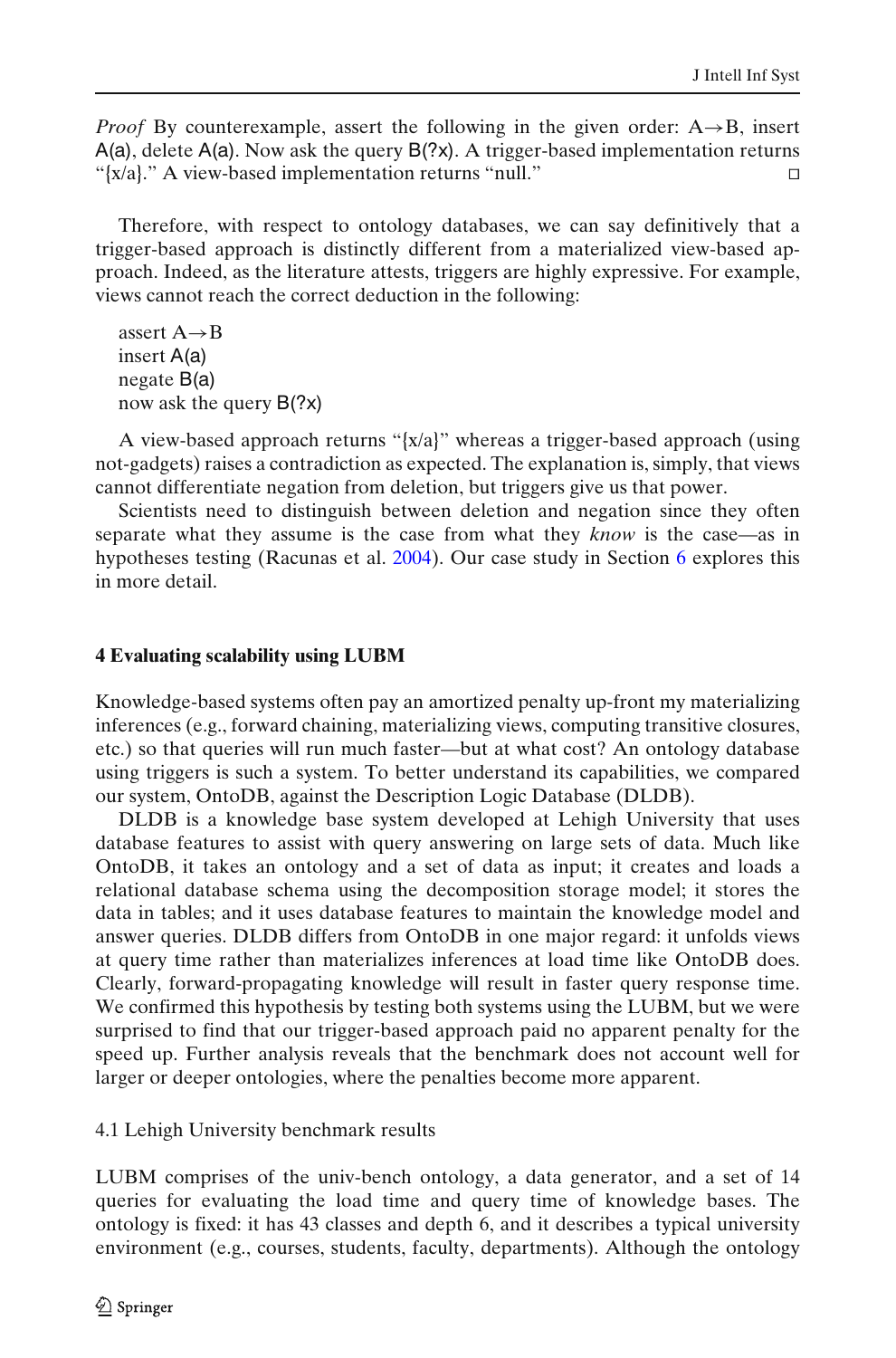<span id="page-14-0"></span>

**Fig. 5** LUBM(10,20) benchmark results for **a** load time and **b** query answering

does not change, the data generator creates a variable number of individuals based on two inputs: the number of universities (U) and the number of departments (D). The generated assertions, i.e., *data instances*, can be saved as a set of OWL files and loaded into a KB for evaluation. Therefore, the main idea is to vary the size of the data instances to quantify the scalability of a Semantic Web KB. Therefore, measuring both load time and query time with respect to the input parameters provides a picture of the total performance for LUBM(U,D).

We replicated the DLDB system and then experimentally confirmed<sup>5</sup> via the LUBM(10,20) our hypothesis that, by using triggers to materialize inferences, query performance clearly benefits by several orders of magnitude (cf. Fig. 5b) (LePendu et al[.](#page-27-0) [2008](#page-27-0)). However—surprisingly—the gains come at no apparent costs as shown in Fig. 5a. The slope of the overlapping lines indicates the same *constant cost* per assertion for both systems.6

OntoDB requires roughly three times the disk space of DLDB, which makes sense considering the univ-bench ontology has, on average, a depth of three (maximum of six). Therefore, OntoDB makes roughly three copies of data as it propagates copies up the hierarchy. Based on the fact that the univ-bench ontology is so small and shallow, we designed a set of new benchmark ontologies that would expose the true load-time cost for precomputing inferences. That is, larger and deeper ontologies should demonstrate a non-constant cost per assertion.

### 4.2 Exposing load-time costs

Researchers have indicated before that the LUBM benchmark can be improved by reflecting real-world workloads based on various dimensions such as reasoning complexity (Ma et al[.](#page-27-0) [2006](#page-27-0)), data distribution (Wang et al[.](#page-27-0) [2005\)](#page-27-0), and even ontology

<sup>5</sup>Experiment performed on a 1.8 GHz Centrino laptop with 1GB RAM in 10/2007.

<sup>&</sup>lt;sup>6</sup>We confirmed by looking at system logs that the short divergence at about 1.2 million facts in Fig. 5a was due to virus scanning, a background interference. The constant cost per assertion clearly resumes after virus scanning terminates.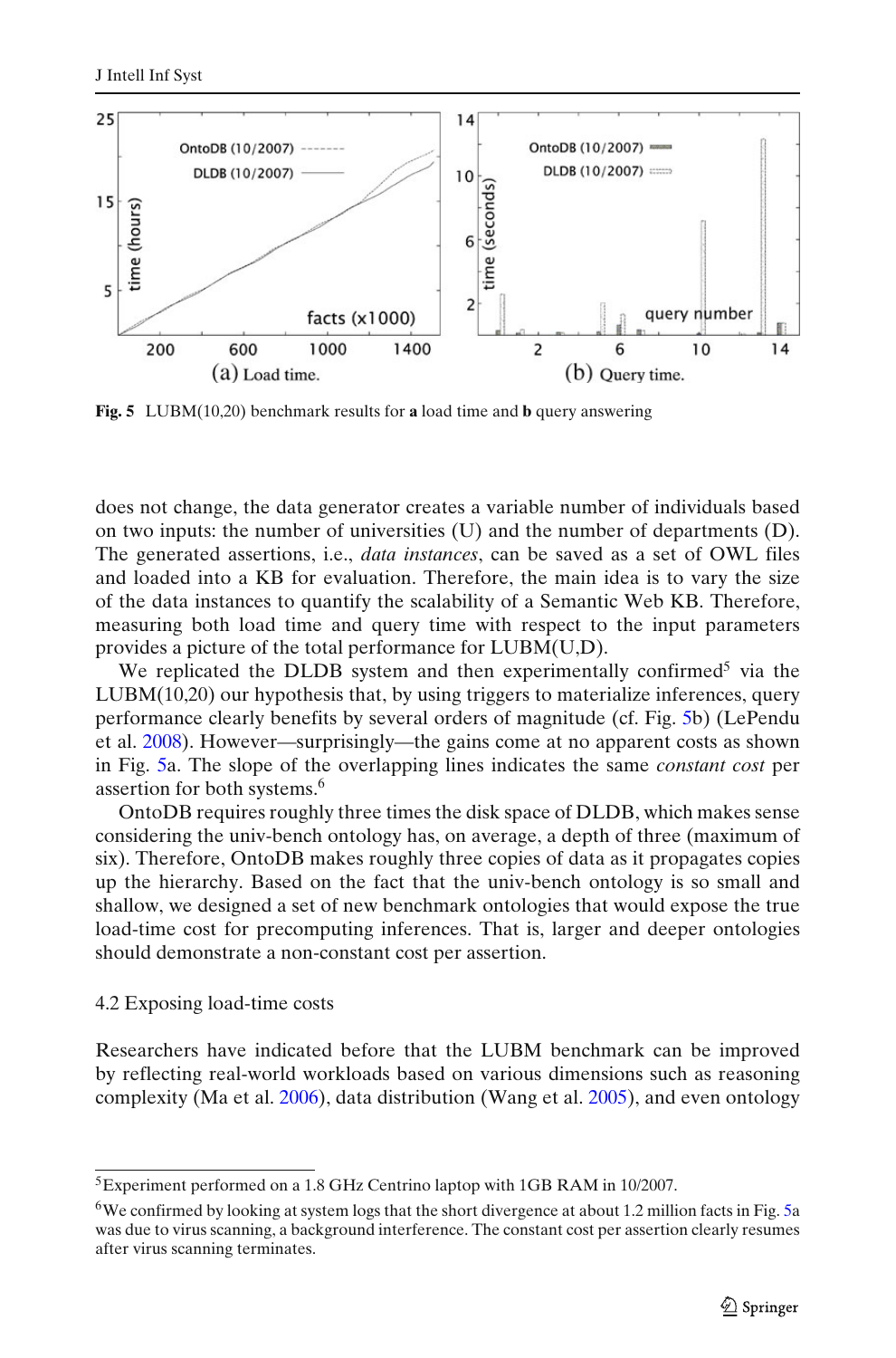variation (Tempich and Vol[z](#page-27-0) [2003](#page-27-0)). However, to our knowledge, no other benchmark takes the diversity of ontologies into account to adequately characterize and expose previously opaque materialization costs like we do in this case study.

To test our hypothesis that the univ-bench ontology is too small and shallow, we need ontologies that vary in size and depth. Therefore, we created OntoGenerator, a tool that synthesizes ontologies that vary in size and depth. Based on our own experience studying biomedical ontologies, ontologies vary considerably: many are small like univ-bench, having hundreds of terms or less; a significant number have around a couple thousand terms; some are large like GO, having 25,000 terms or more; and very few are extraordinarily large like SNOMED-CT (Bodenreider et al[.](#page-25-0) [2007\)](#page-25-0), having 250,000 terms or more. Hence, we synthesized nine different ontologies that vary categorically by size (small–medium–large) and depth (shallow–mid–deep) (cf. Table 1).

OntoGenerator creates a synthetic ontology given the following parameters: a seed, the maximum number of classes, maximum number of siblings (i.e., span), density, and number of individuals. The density parameter introduces a degree of randomization in the fullness of the tree structure. It denotes the probability that the maximum number of siblings or the maximum depth will be reached along any path to a leaf node. We use the seed value to prime the randomizing function which allows us to reproduce the same ontology given the same parameters, or, conversely, to construct a new ontology (of the same kind) by using a different seed. Finally, the tool creates the given number of individuals as instances of randomly chosen classes in the ontology, thus distributing the data uniformly at various depths in the hierarchy.

Finally, we tested our hypothesis that size and depth have a significant effect by populating OntoDB (the KB that performs materialization) with the nine ontologies and data instances that we generated. We measured load time in two phases: (1) the time to transform the ontology into a schema and load it into the database (averaged per class), and (2) the average time for loading a single instance assertion (taken 1,000 at a time). Table 1 notes the resulting load times.

As a result, our new hypothesis was confirmed: the results demonstrate that cost is *not constant* per assertion, but it depends on the size and depth of an ontology. The positive, crooked slope of the lines displayed in Fig. [6](#page-16-0) show a clear, super-linear

|        | Ontology parameters |       | Schema load time  |             | Instance load time |             |
|--------|---------------------|-------|-------------------|-------------|--------------------|-------------|
|        | <b>Size</b>         | Depth |                   | Mean $(ms)$ |                    | Mean $(ms)$ |
| Small  | 78                  | 5     | $6.95 \text{ ms}$ | 7.57        | $3.65$ ms          | 4.78        |
|        | 81                  | 10    | $7.12 \text{ ms}$ |             | $4.99$ ms          |             |
|        | 72                  | 20    | 8.64 ms           |             | $5.69$ ms          |             |
| Medium | 1,623               | 5     | 8.21 ms           | 8.61        | $6.51 \text{ ms}$  | 10.55       |
|        | 1,555               | 10    | $8.93$ ms         |             | $9.45 \text{ ms}$  |             |
|        | 1.827               | 20    | 8.68 ms           |             | $15.69$ ms         |             |
| Large  | 19,992              | 5     | $9.57 \text{ ms}$ | 9.82        | 11.84 ms           | 24.93       |
|        | 22,588              | 10    | $9.59 \text{ ms}$ |             | 22.80 ms           |             |
|        | 19,578              | 20    | $10.28$ ms        |             | $40.14$ ms         |             |

**Table 1** The nine different ontology parameters together with the corresponding schema load time and the data instance load time for each

Times are measured in seconds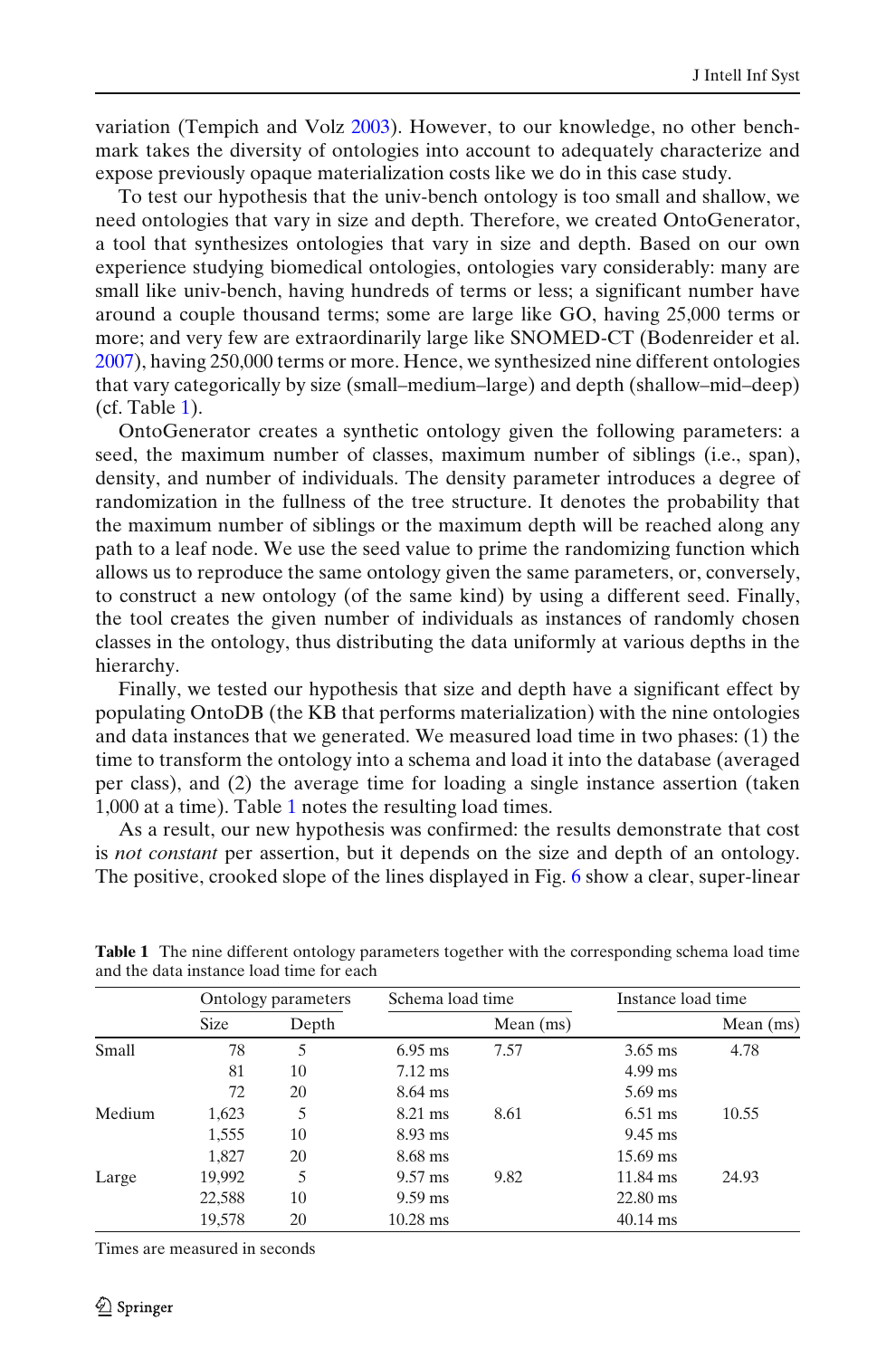<span id="page-16-0"></span>

**Fig. 6 a** The average time (in seconds) that it takes to load a single term for small ( $\approx$ 100 terms), medium ( $\approx$ 2,000 terms) and large ( $\approx$ 20,000 terms) ontologies. **b** The average time (in seconds) that it takes to load a single data instance for small, medium and large sized ontologies of shallow (5), mid  $(10)$  and deep  $(20)$  depth

cost dependency. Furthermore, size and depth have a cumulative effect: the larger the ontology, the larger the role of depth.

In conclusion, although performance will gradually degrade for larger and deeper ontologies, ontology databases using triggers will scale well to handle data for most biomedical ontologies, including larger ones like GO. For the extraordinarily large ontologies, such as SNOMED-CT, the decomposition storage model will pose problems for the MySQL storage engine because of the sheer size of the schema, i.e., the number of tables, that will be created. For these exceptional ontologies, customized solutions are required.

### **5 Answering questions deductively in NEMO**

Our first case study using Neural ElectroMagnetic Ontologies (NEMO)<sup>7</sup> (Dou et al[.](#page-26-0) [2007;](#page-26-0) Frishkoff et al[.](#page-26-0) [2009](#page-26-0)) demonstrates that ontology databases are useful for answering queries that take subsumption into account. NEMO is a medium-sized ontology having a higher degree of complexity than most biomedical ontologies. It comprises roughly of 1,000 classes and 70 properties arranged in a hierarchy having a depth of 16. At the time of the case study, NEMO recorded experimental measurements from brainwave studies on human-subjects and represented that data using object and datatype properties with domain and range restrictions, which comprise the majority of data instances.

# 5.1 NEMO data

NEMO focuses on brainwave studies which decompose, classify, label, and annotate event related potentials (ERP) data using ontological terms across many laboratories and experiments. ERPs are measures of brain electrical activity electro-encephalographic (EEG) or "brainwave" activity—that are time-locked to

[<sup>7</sup>http://bioportal.bioontology.org/ontologies/virtual/1321](http://bioportal.bioontology.org/ontologies/virtual/1321)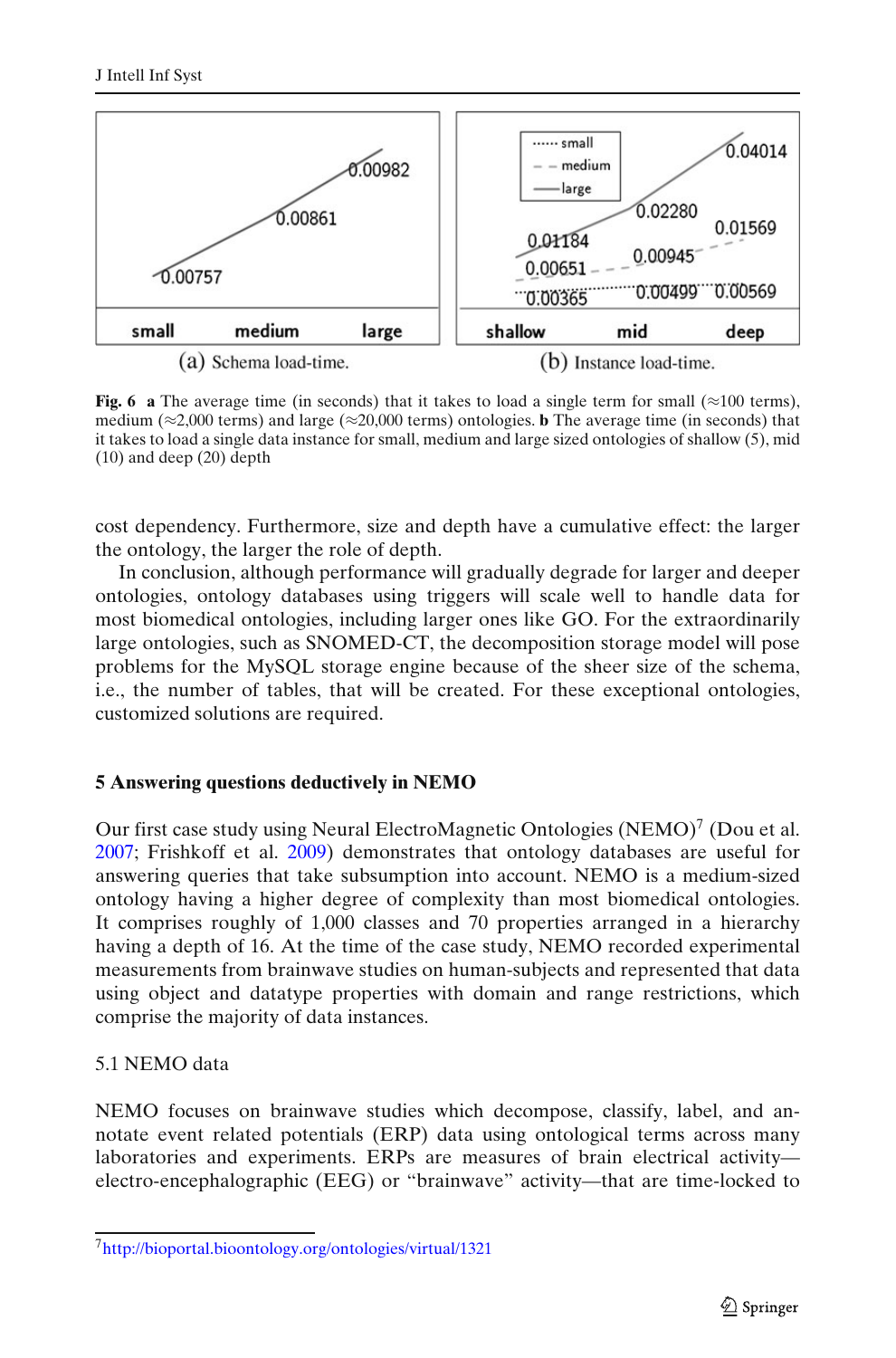<span id="page-17-0"></span>functional, experimental events (e.g., the appearance of a word). These measures provide a powerful technique for studying brain function, because they are acquired non-invasively and can therefore be used in a variety of populations (e.g., children and patients, as well as healthy adults).

In addition, ERPs provide detailed information about the time dynamics, as well as the scalp spatial distribution, of neural activity during various cognitive and behavioral tasks. The NEMO ontology aims to capture these spatial, temporal and functional aspects of ERP studies so that results can be integrated across data sets for large-scale meta-analyses to better understand basic, human brain function.

Figure 7 displays a partial, graphical representation of classes, properties and relationships in an early version of the NEMO ontology used in this case study. In Fig. 7a is a representation of concepts from the NEMO ERP ontology used for this preliminary case study with P100 pattern and medial-frontocentral (MFRON) channel groups highlighted; (b) is a 128-channel EEG waveplot with positive voltage plotted up showing responses to words versus non-words; (c) is a time course of P100 pattern factor for same dataset, extracted using Principal Components Analysis; (d) is a topography of the P100 factor with negative on top and positive at bottom (cf. details in Frishkof[f](#page-26-0) [2007\)](#page-26-0); (e) is an international 10–10 layout with electrode



**Fig. 7** Neural ElectroMagnetic Ontologies (NEMO)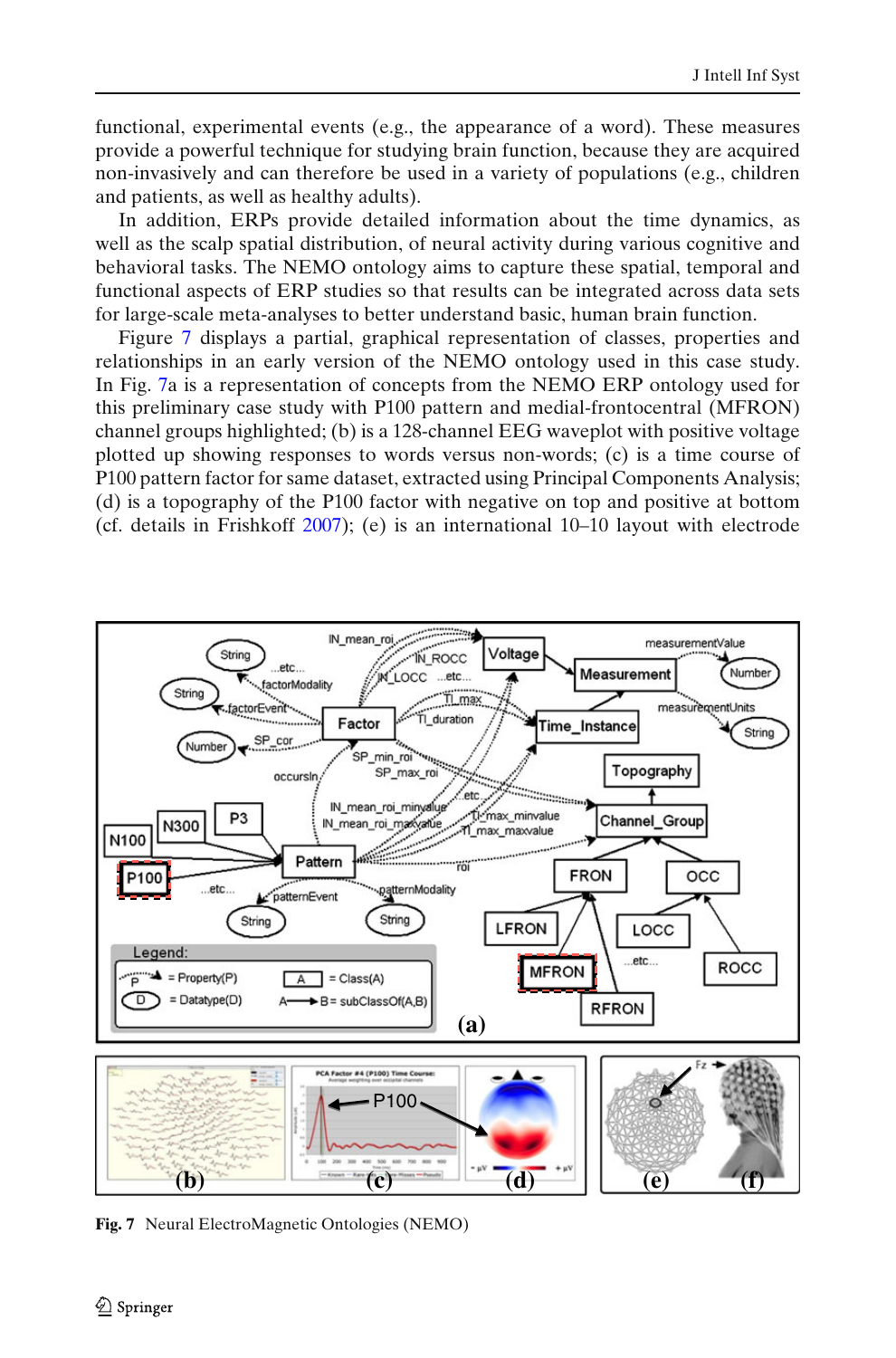location Fz highlighted, which is placed on the medial-frontocentral scalp region (top–down view); and (f) shows an EEG net applied to the scalp surface of a person (lateral view) with Fz location indicated.

#### 5.2 Answering ontology-based queries

The ontology-database component stores the resulting data for large numbers of ERP data sets collected from multiple research sites. The database supports ontology-based querying and reasoning for queries such as the following, which require taking the subsumption hierarchy into account:

Return all data instances that belong to ERP pattern classes which have a surface positivity over frontal regions of interest and are earlier than the N400.

In this query, "frontal region" can be unfolded into constituent parts (e.g., right frontal, left frontal; see Fig. [7\)](#page-17-0). At an even more abstract level, the "N400" is a pattern class that is also associated with spatial, temporal, and functional properties. The pattern class labels can be inferred by applying a set of conjunctive rules. We used our internal rule language (Web-PDDL (Dou et al[.](#page-26-0) [2005\)](#page-26-0)) in this preliminary study, but the idea can also be implemented using the Semantic Web Rule Language, which we are currently exploring.

Preliminary results on the application of ontology databases for NEMO, using over 100,000 data instances, have been very promising. In particular, the neuroscientists were attracted by the ability to pose queries at the conceptual level, without having to formulate SQL queries that take the complex logical interactions and reasoning aspects into consideration. Those high-level, logical interactions are modeled only once by specifying the ontology. We tested several other queries similar to the one above—examining ease of formulation, aggregation, subsumption, and total number of instances—against data that was annotated using an ontology similar to the one in Fig. [7.](#page-17-0) For example, we measured the time it takes to answer the following queries:

Which patterns have a region of interest that is left-occipital and manifests between 220 and 300 ms?

What is the range of intensity mean for the region of interest for N100?

In conclusion, in every case, we found it easy to formulate the neuroscientist's queries using terms from the ontology, not having to worry about the subsumed terminology. Furthermore, the system achieved 100% precision and recall, providing exactly the answers expected by our domain experts. This result was not surprising, given that, although the NEMO ontology used OWL features other than subclassing, only Horn Logic was required for reasoning. Finally, the performance for every query was extremely fast, on the order of only five to ten milliseconds, even for aggregations. Newer iterations of the NEMO ontology (cf. Frishkoff et al[.](#page-26-0) [2009\)](#page-26-0) will include disjoint subclasses, which will increase the complexity of the logic—we plan to approach this using not-gadgets, as we examine in the following study.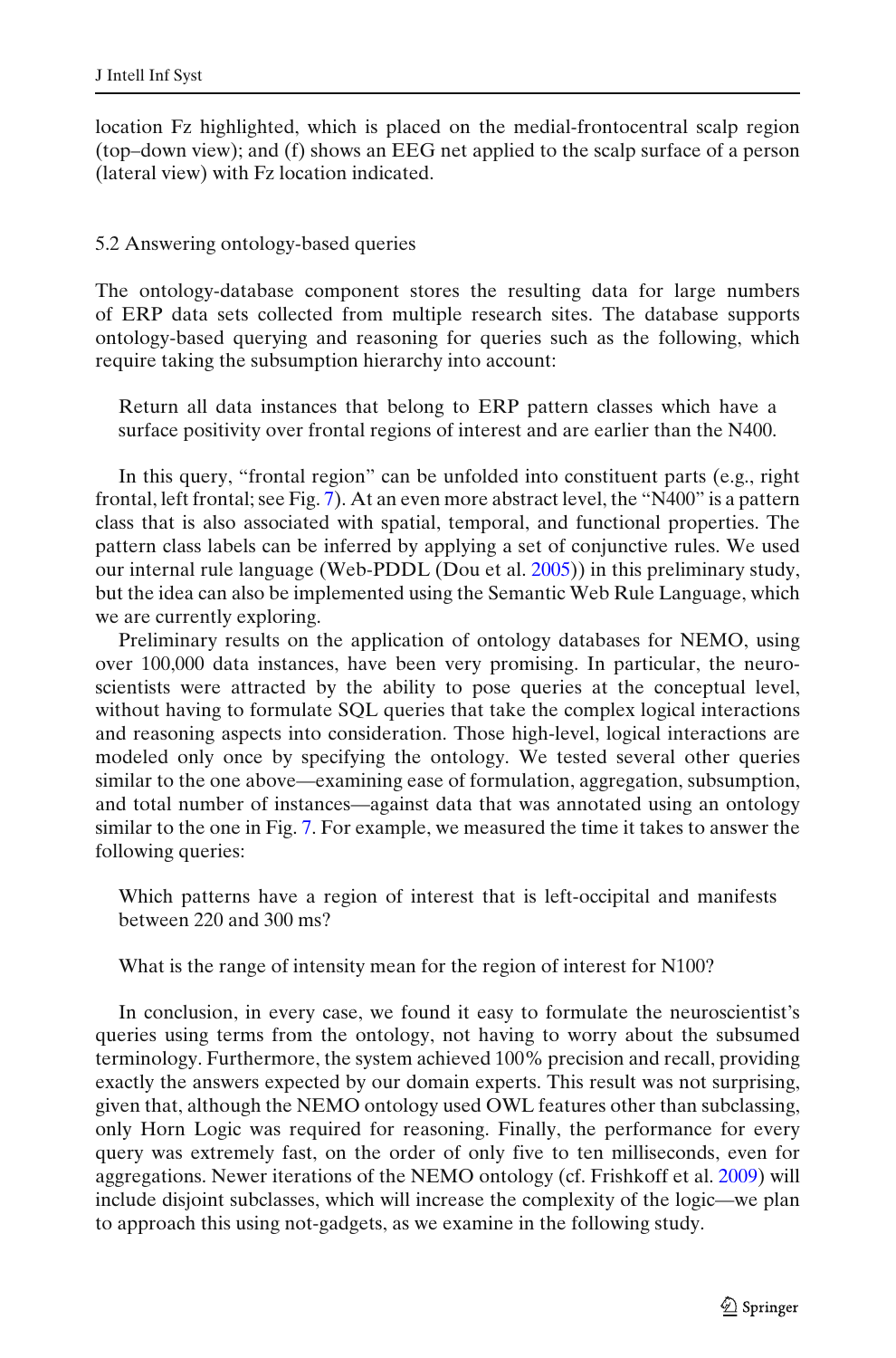# <span id="page-19-0"></span>**6 Detecting inconsistencies in GO**

The Gene Ontology provides a unique scenario: we can use ontology databases with not-gadgets to detect inconsistencies that arise from negatively annotated data instances. As of March 2009, GO has over 25,000 classes arranged in a hierarchy having an average depth of 8 (maximum of 14). There are over 27 million known GO annotations—and growing—spanning the dozen or so model organisms. Hill et al[.](#page-26-0) [\(2008](#page-26-0)) defined this problem as a generalization of what we call the *serotonin example*, which goes as follows:

[GO annotations sometimes] point to errors in the type-type relationships described in the ontology. An example is the recent removal of the type serotonin secretion as an is\_a child of neurotransmitter secretion from the GO Biological Process ontology. This modification was made as a result of an annotation from a paper showing that serotonin can be secreted by cells of the immune system where it does not act as a neurotransmitter.

# 6.1 GO annotations

In the serotonin example, two conflicting data instances, called "annotations," for genes influencing the biological process of serotonin secretion alluded to a problem in the ontology, which led to a correction in the GO hierarchy. For example, Fig. 8a illustrates a small portion the GO term hierarchy for nucleus (GO:0005634); whereas, Fig. 8b illustrates the inconsistency arising from the serotonin example. In



**Fig. 8 a** A sample of the GO hierarchy highlighting the term nucleus. **b** An illustration of the serotonin secretion inconsistency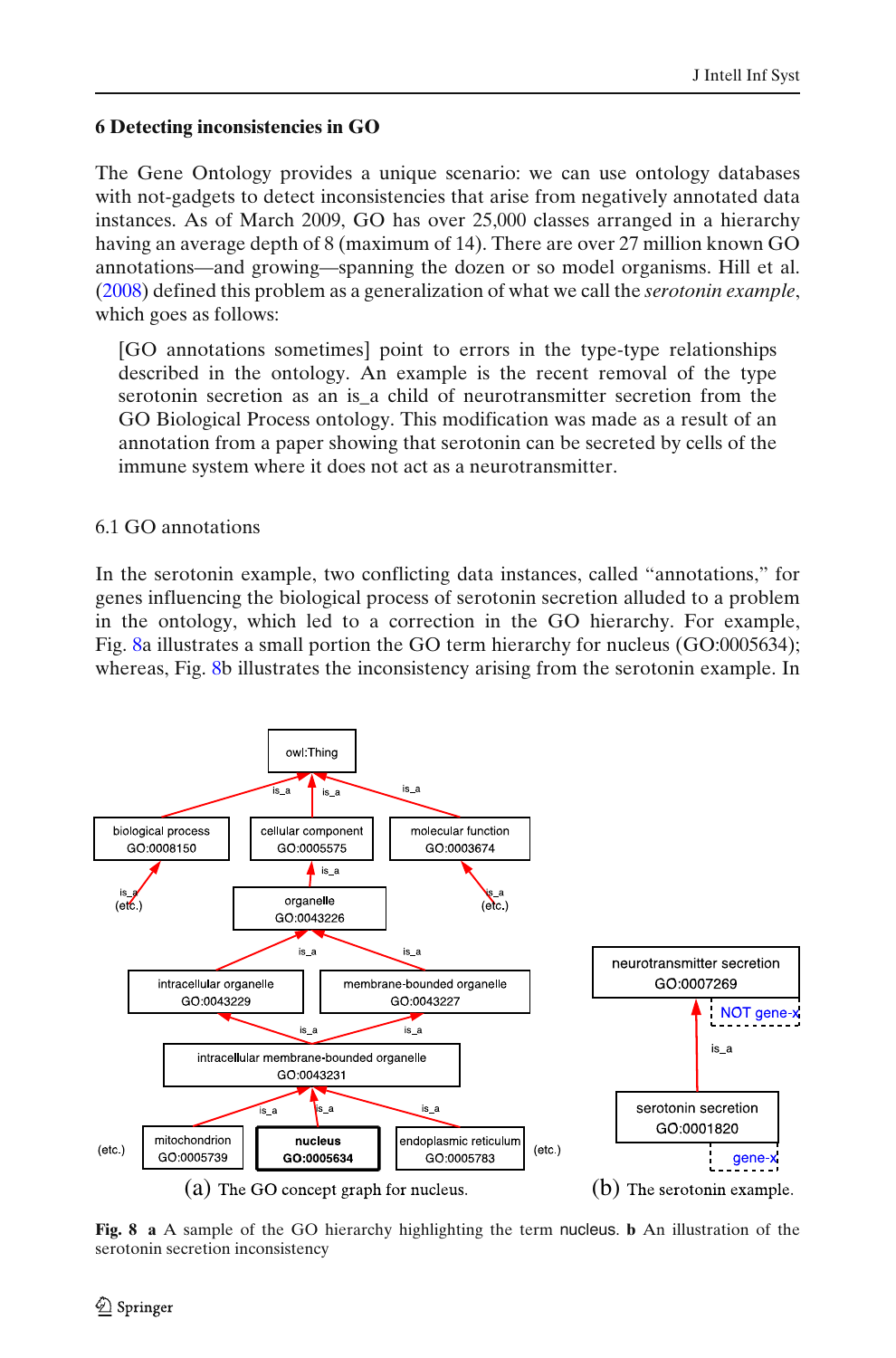the serotonin example, some gene (for simplicity, call it "gene-x") was annotated as both being an instance of serotonin secretion while *not* being an instance of neurotransmitter secretion, causing the logical inconsistency based on the type-type (i.e., is\_a) hierarchy. In these cases, an annotation means the gene influences a biological process in some way. Hill et al. explain how difficult it is in general for gene scientists to detect such data-driven inconsistencies in the GO, leaving it as an open problem to find ways to identify inconsistencies in the ontology based on annotations from the model organism databases such as ZFIN (Sprague et al[.](#page-27-0) [2007\)](#page-27-0) and MGI (Bult et al[.](#page-25-0) [2008\)](#page-25-0).

Of particular note, a logical inconsistency of this sort does not necessarily entail a type-type inconsistency. In fact, there are three possible explanations: (1) the positive annotation is incorrect, (2) the negative annotation is incorrect, or (3) the subsumption relationship is incorrect. We may even allow a fourth possibility: (4) the inconsistency is admissible, i.e., there is an exception or anomaly occurring in the biology of an organism for which we cannot account. Therefore, each inconsistency raises new hypotheses that should be investigated further by biologists—some may lead to new biological insights, refined models, or improved automated techniques.

We applied ontology databases with not-gadgets to this problem, using ZFIN and MGI annotations, and within two hours discovered 75 logical inconsistencies for the entire dataset. Furthermore, to the best of our ability, in conjunction with a domain expert using the  $GOOSE<sup>8</sup>$  database, we manually confirmed that each of these 75 results appear to maintain 100% precision and 100% recall (LePendu et al[.](#page-27-0) [2009\)](#page-27-0). There is no gold standard that we know of for this kind of data.

### 6.2 Detecting inconsistent annotations

Using ontology database to detect inconsistent annotations involves the following steps: (1) run the GO ontology through our tool to create the ontology database, with the not-gadgets option enabled; (2) load the generated relational schema into the MySQL database; (3) pre-process the ZFIN and MGI gene–term annotations to form instance-of assertions; (4) load the asserted instances into the database; and finally, (5) check the error log for the detected inconsistencies. It took about 30 min to load the schema and 80 min to load all the ZFIN and MGI annotations. ZFIN contained 91,000 annotations, 40 of which were negative ones. Whereas, MGI contained 154,000 positive and 292 negative facts.

OntoDB logged the inconsistencies, which fell into three categories. We provide the following examples of each case of inconsistency:

- 1. Intra-species logic inconsistencies between experimentally supported manual annotations: The zebrafish  $p2rx2$ <sup>9</sup> gene is annotated as both having (inferred from a genetic interaction) and *not* having (inferred from a direct assay) ATPgated cation channel activity (GO:0004931).
- 2. Inter-species logic inconsistencies between experimentally supported manual annotations: The zebrafish *bad* <sup>10</sup> gene is annotated (inferred from a direct assay)

[<sup>8</sup>http://www.berkeleybop.org/goose](http://www.berkeleybop.org/goose)

[<sup>9</sup>http://zfin.org/cgi-bin/webdriver?MIval=aa-markergoview.apg&OID=ZDB-GENE-030319-2](http://zfin.org/cgi-bin/webdriver?MIval=aa-markergoview.apg&OID=ZDB-GENE-030319-2)

<sup>1</sup>[0http://zfin.org/cgi-bin/webdriver?MIval=aa-markergoview.apg&OID=ZDB-GENE-000616-1](http://zfin.org/cgi-bin/webdriver?MIval=aa-markergoview.apg&OID=ZDB-GENE-000616-1)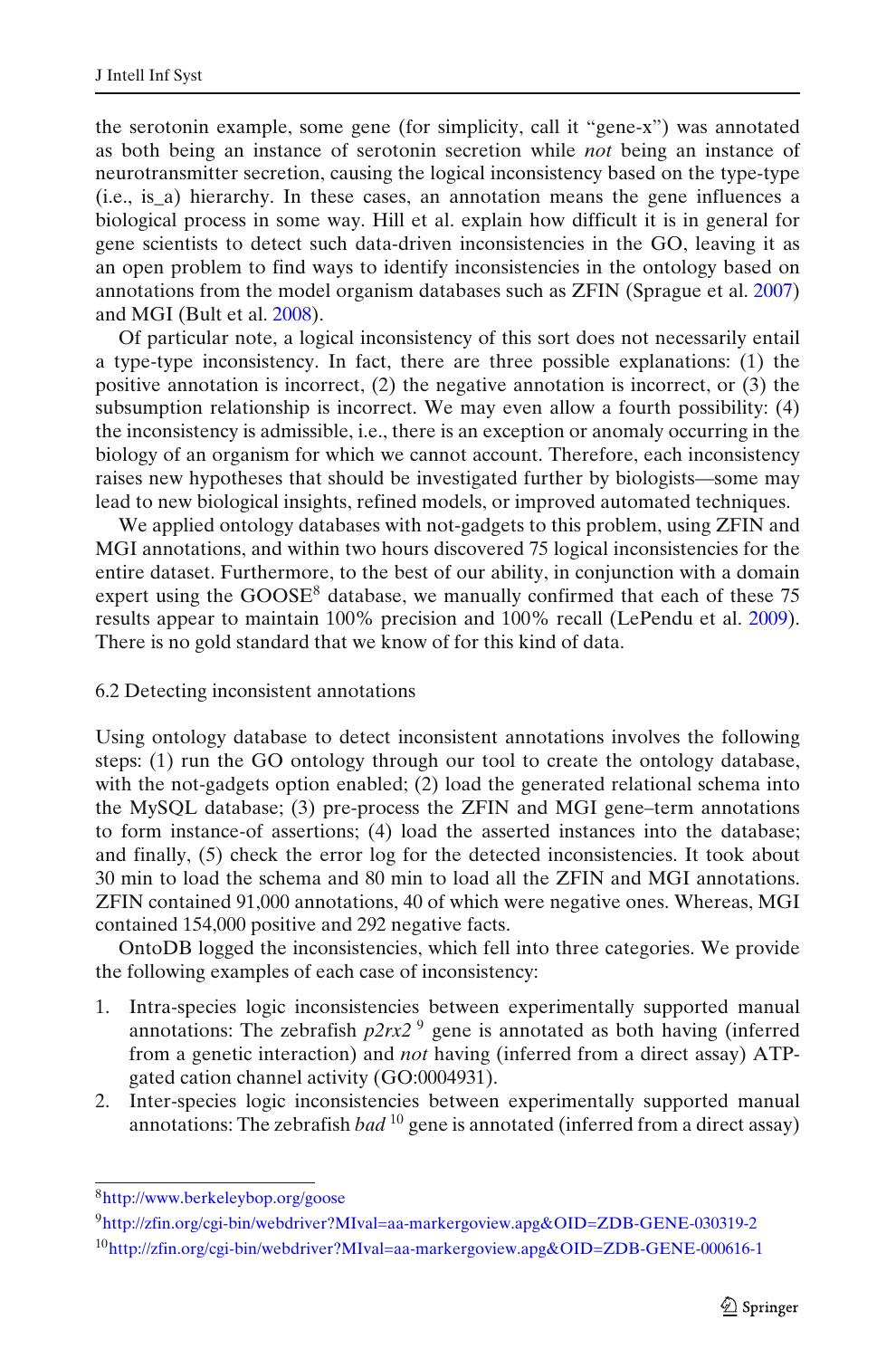<span id="page-21-0"></span>as *not* being involved in the positive regulation of apoptosis (GO:0043065) in the zebrafish. Meanwhile, annotation of the corresponding mouse gene, *Bad*, 11 indicates it *is* involved in this biological process for the mouse (inferred from a mutant phenotype).

3. Logic inconsistencies between experimentally supported manual annotations and automated electronic annotations (between or within species): The zebrafish *lzic*<sup>12</sup> gene has been electronically annotated (inferred by electronic annotation) as having the function beta catenin binding (GO:0008013) and also *not* having the function beta catenin binding (inferred from physical interaction).

In conclusion, one of the most significant outcomes of this case study was the discovery of numerous intra-species inconsistencies arising from direct evidence versus automated electronic annotations (case 3). What this means is that ontology databases provide a method for validating millions of annotations that are automatically generated from human-defined transfer rules which may be incorrect. Another interesting case (case 2) illustrates possibly interesting evolutionary differences based on inconsistencies among species, e.g., between mice and zebrafish. Our discoveries were so relevant that our collaborator, an expert on GO annotations from ZFIN, submitted a tracking request to report of these kinds errors to other GO curators on an ongoing basis.13

# **7 Integrating information among OntoDBs**

We extended our event-driven architecture for ontology databases so that it will also integrate two KBs. The key idea is to map ontology terms together, then to reason over them as a whole, i.e., as a merged ontology. We first use namespaces to distinguish terms from each KB; then, we map the ontologies together using *bridging axioms*; and finally, we reason over the entire, *merged ontology* to achieve integration. We have adapted the theory of *inferential information integration* developed by Dou et al. (Dou and LePend[u](#page-26-0) [2006;](#page-26-0) Dou et al[.](#page-26-0) [2005,](#page-26-0) [2006a,](#page-26-0) [b\)](#page-26-0) to define *inferential ontology database exchange*, a special kind of information integration in which data is exchanged, actively, among ontology databases.

7.1 Inferential information integration

In inferential information integration, query translation and data translation are formally defined as logical entailments with respect to a merged ontology having bridging axioms. By performing sound inference over the merged ontology's bridging axioms, the entailments under a target ontology can be inferred automatically (because  $KB \vdash \phi$  implies  $KB \models \phi$ ).<sup>14</sup> This method works well for our purposes because we only require sound (not complete) inference to achieve our desired results.

<sup>1</sup>[1http://www.informatics.jax.org/javawi2/servlet/WIFetch?page=markerGO&key=33374](http://www.informatics.jax.org/javawi2/servlet/WIFetch?page=markerGO&key=33374)

<sup>1</sup>[2http://zfin.org/cgi-bin/webdriver?MIval=aa-markergoview.apg&OID=ZDB-GENE-040718-342](http://zfin.org/cgi-bin/webdriver?MIval=aa-markergoview.apg&OID=ZDB-GENE-040718-342)

<sup>1</sup>[3http://sourceforge.net/tracker/?func=detail&aid=2686444&group\\_id=36855&atid=469833](http://sourceforge.net/tracker/?func=detail&aid=2686444&group_id=36855&atid=469833)

<sup>&</sup>lt;sup>14</sup>Please read the symbol  $\vdash$  as infers and the symbol  $\models$  as entails.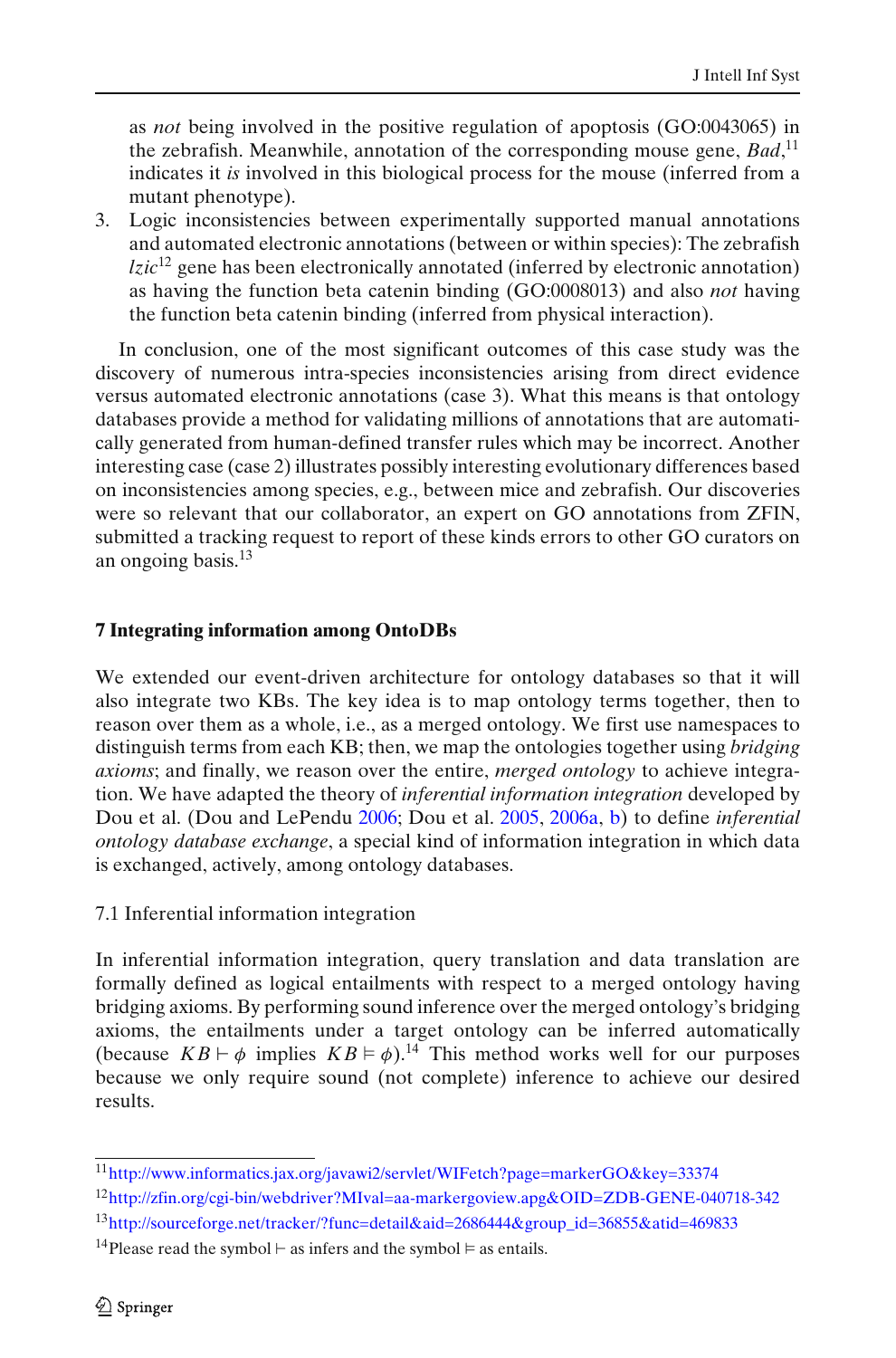A merged ontology is similar to the notion of a global view over local schemas (global-as-view) (Lenzerin[i](#page-27-0) [20002](#page-27-0)) for data integration. It consists of the union of elements from a source and target ontology but also defines the semantic mappings between them as bridging axioms. A merged ontology allows all the relevant symbols in a domain to interact so that facts can be translated from one ontology to another using inference over the bridging axioms. Discovering bridging axioms is difficult and many claim that it cannot be fully automated. However, there are some semiautomatic systems, including ours (Qin et al[.](#page-27-0) [2007\)](#page-27-0).

Query translation is one way to integrate data. It applies mostly to scenarios in which one system mediates queries among various sources. A typical example would be a federated database (Sheth and Larso[n](#page-27-0) [1990](#page-27-0)). On the other hand, *data translation* is more common to data migration or exchange scenarios, where information is exported from one location to another (Kolaiti[s](#page-27-0) [2005](#page-27-0)). A typical example would be a data warehouse (Bernstein and Rah[m](#page-25-0) [2000\)](#page-25-0). We extend this idea to ontology databases by defining the following:

**Definition 1** (Inferential Ontology Database Exchange) Let S be an ontology database source and  $T$  be an ontology database target specified by ontologies  $O<sub>S</sub>$  and  $O_T$ , respectively. Let  $\mathcal{M} = (O_S, O_T, \Sigma)$  be a merged ontology containing bridging axioms  $\Sigma$ , such that  $\Sigma$  is a set of Horn rules relating terms from  $O_S$  and  $O_T$  qualified with namespaces. Let  $d<sub>S</sub>$  be a set of tuples in S. The *inferential ontology database exchange* of  $d_S$  is the largest set of assertions  $d_T$  entailed by  $d_S$  with respect to M.

By simply extending ontology databases with the corresponding namespace prefixes (supported by most DBMS platforms), we can translate and exchange any data asserted under a source ontology database S into data under T using active trigger rules for each bridging axiom expressed in Horn form. As data is inserted into a table in  $S$ , the relevant event is detected, fires the appropriate triggers, and inserts the corresponding data into  $\mathcal T$ . The result is a network of ontology databases exchanging data via triggers.

#### 7.2 Example implementation

We implemented two fabricated ontologies in the Teacher–Student domain and defined a merged ontology using bridging axioms as depicted in Fig. [9.](#page-23-0) In the figure, the ontology on the right (considered the source ontology) uses the Faculty term, whereas the target ontology on the left uses the Teacher term. For example, there is an axiom relating first and last name in the source ontology to full name in the target ontology. That axiom can be expressed as a rule using the built-in string concatenation function:

$$
\forall x, y, z. \ S: first name(x, y) \land S: last name(x, z)
$$

$$
\Rightarrow T: full name(x, concat(y, '', z))
$$

Because the rule is a conjunction, we implement it as a set of triggers, one for each conjunct. The reason we need two triggers is that satisfying either predicate in the conjunct could potentially fire the rule, so we need to set a listener on each predicate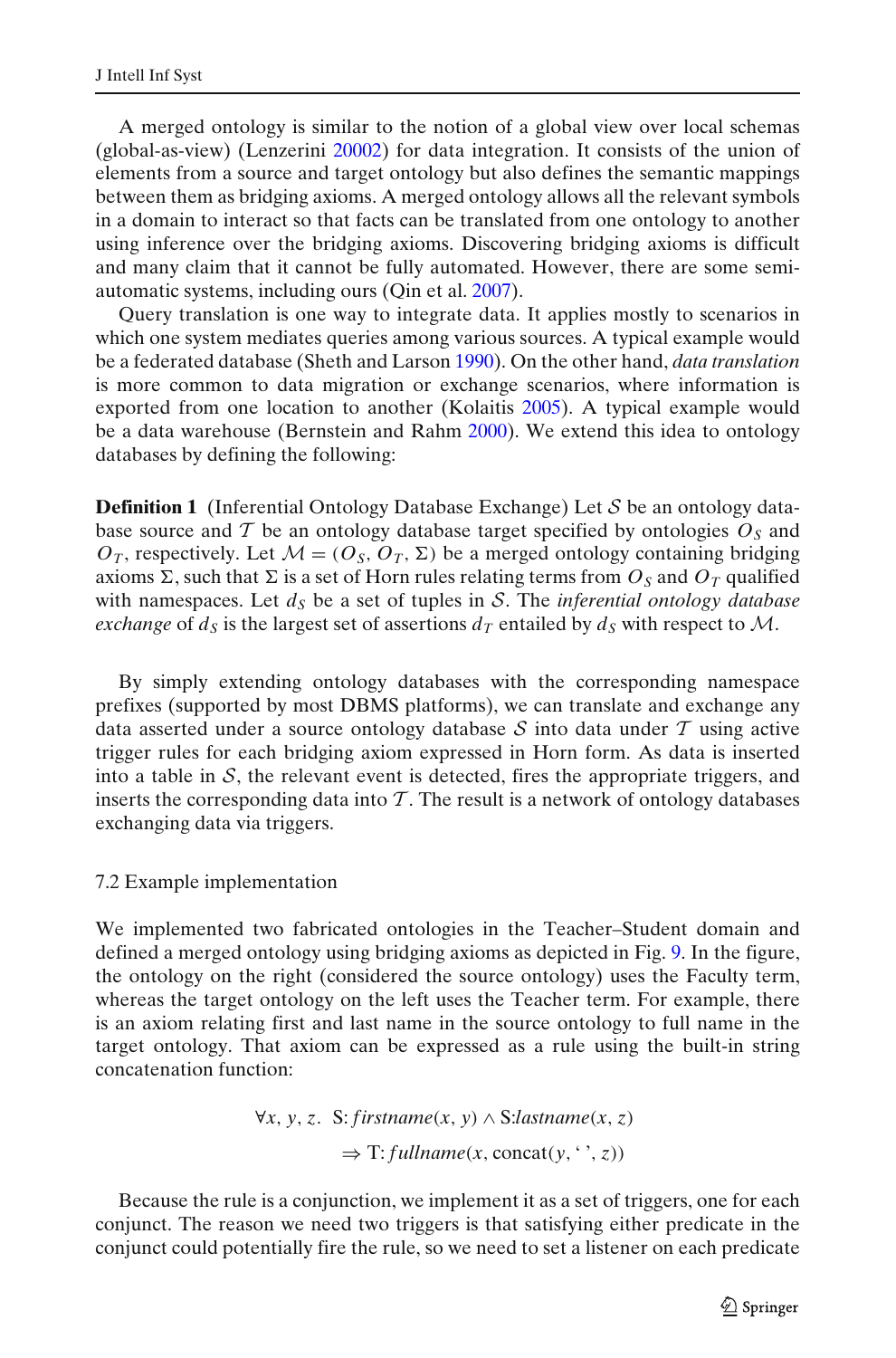<span id="page-23-0"></span>

**Fig. 9** *Dashed arrows* indicate mappings for merged Teacher-Student ontologies

(i.e., table) which checks to see if the other predicate is also satisfied. We generated the triggers as part of the source ontology schema as follows:

```
CREATE TRIGGER trg fn AFTER INSERT AFTER INSERT ON firstname
FOR EACH ROW
trig:BEGIN
    -- enforce bridging axiom: (mysource)fn + ln -> (mytarget)n
    INSERT INTO mytarget.fullname(subject,object)
      SELECT fn.subject, concat(fn.object, ' ', ln.object)
      FROM mysource.f\/irstname fn, mysource.lastname ln
      WHERE fn.subject = ln.subject
      AND fn.subject = NEW.subject;END trig
CREATE TRIGGER trg_ln_AFTER_INSERT AFTER INSERT ON lastname
FOR EACH ROW
trig:BEGIN
    -- enforce bridging axiom: (mysource) fn + ln -> (mytarget)n
    INSERT INTO mytarget.fullname(subject,object)
      SELECT fn.subject, concat(fn.object, ' ', ln.object)
      FROM mysource.firstname fn, mysource.lastname ln
      WHERE fn.subject = ln.subject
      AND ln.subject = NEW.subject;
END trig
```
# 7.3 Evaluation

Similar to what we did when testing scalability, we wrote a program which generated some uniformly distributed data instances for the source ontology. Both ontologies are small enough to have a negligible schema load time (cf. Section [4.2\)](#page-14-0), taking under 100 milliseconds on average to load their respective ontology database schemas. We generated four sets of data instances under the source ontology semantics, each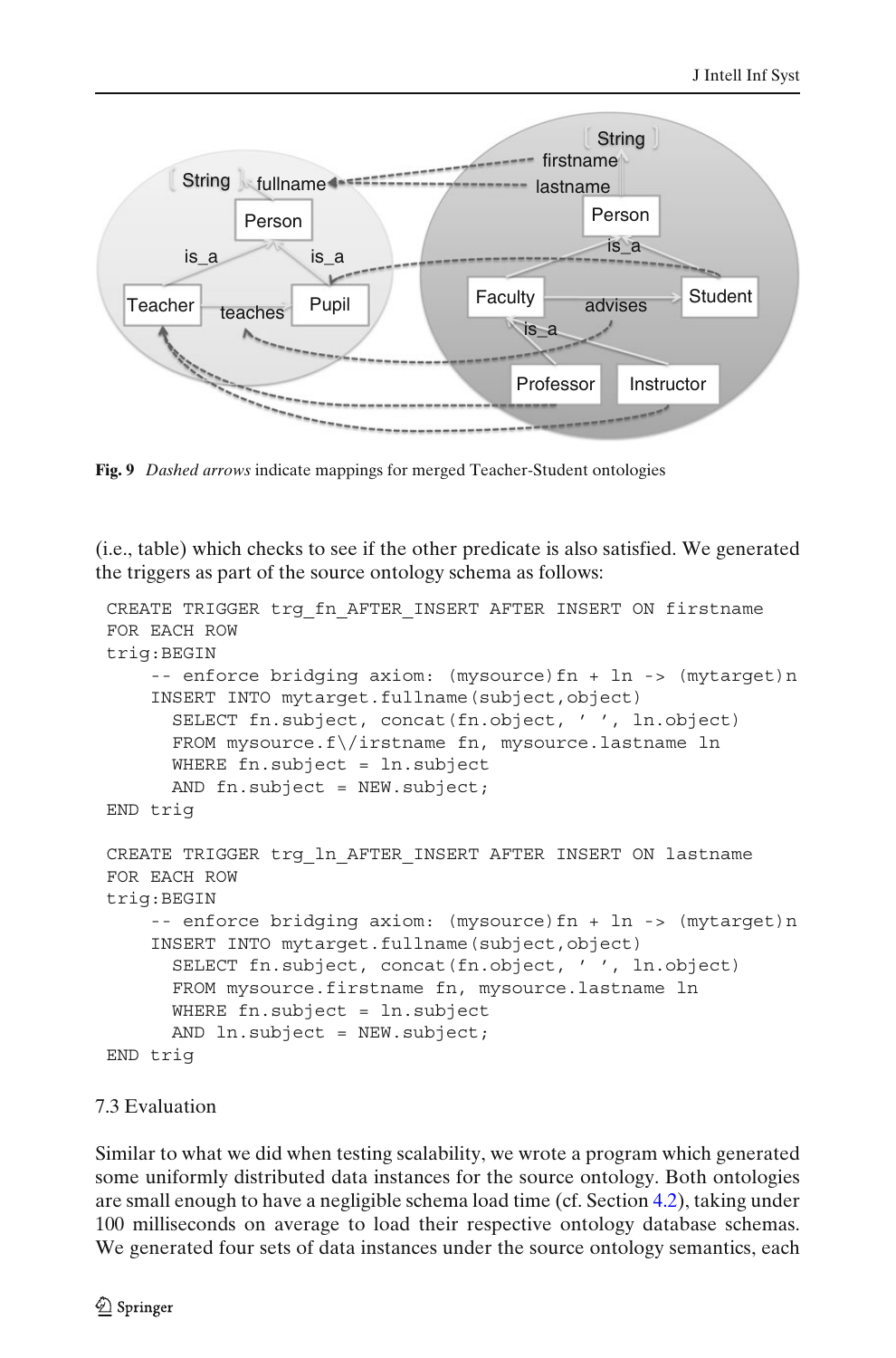<span id="page-24-0"></span>

dataset greater than the last by a factor of ten. Then, we measured the total time it takes to load the dataset into the source ontology database.

Because the source ontology database contains the regular ontology rules together with the bridging axioms rules, the total time measured includes three major parts: (1) the time it takes to forward propagate data within the source ontology database, (2) the time it takes to forward propagate data across to the target ontology database (via the bridging axioms), and (3) the time it takes to forward propagate data within the target ontology database. Figure 10 summaries the performance results, which shows the near-linear performance we expect from small ontologies (based on our prior load-time observations, cf. Section [4.2\)](#page-14-0).

In conclusion, ontology databases using triggers works naturally for integrating distributed, heterogenous data. We can build a network of ontology databases which logically exchange data with each other using simple technologies such as message passing with persistent queues (Ceri and Wido[m](#page-25-0) [1993](#page-25-0)) and triggers. Furthermore, because it uses disk-based methods for forward-reasoning, OntoDB scales to much larger data sets than other (memory-based) ontology-based integration systems, such as OntoEngine (Dou and LePend[u](#page-26-0) [2006\)](#page-26-0), which crashes when trying to load more than 250,000 data instances (even with 8GB of RAM).

### **8 Conclusion**

We presented ontology databases, a tool for modeling ontologies plus large numbers of instances using off-the-shelf database management systems such as MySQL. Ontology databases are useful for answering ontology-based, scientific queries that require taking the subsumption hierarchy and other constraints into account, as demonstrated by our NEMO case study. Furthermore, using our specific method triggers—scales extremely well for small ontologies and it does well-enough for most other biomedical ontologies, including larger ones like GO. Our method precomputes inferences for the subsumption hierarchy, so larger and deeper ontologies will incur more costly up-front penalties.

Because triggers are highly expressive, our method also works well for detecting inconsistencies that arise from instance-based data. We used not-gadgets, which reason over explicit negations, to help solve this problem. Our methods have detected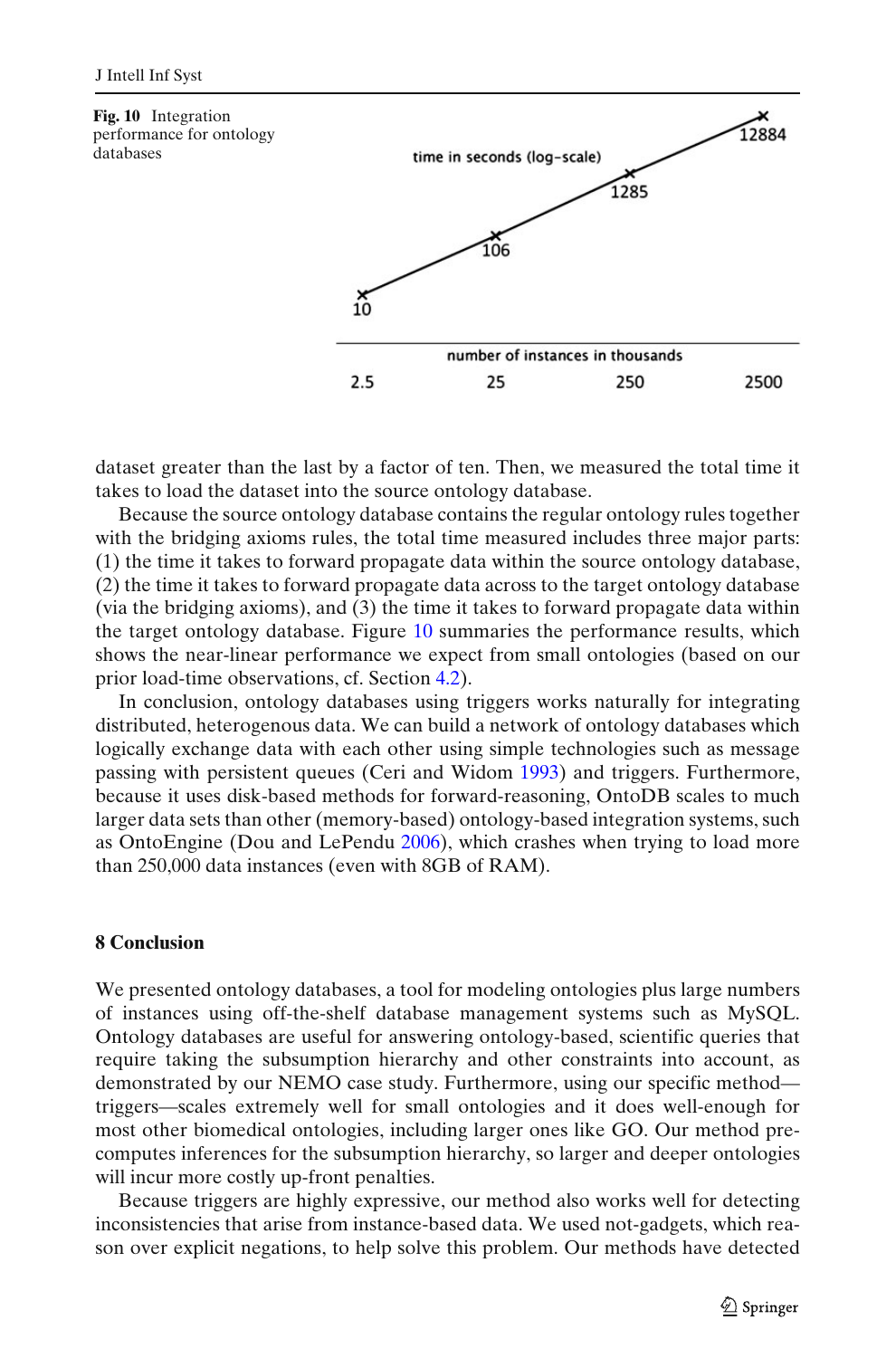<span id="page-25-0"></span>75 inconsistencies in the Gene Ontology based on GO annotation data, resulting in a regular reports to biological curators.

Finally, we extended the asynchronous, event-driven framework that we used to perform inferential data exchange. The main idea is that mapping rules between ontologies also can be implemented as trigger-rules, giving us a new, efficient and scalable way to exchange data among a network of ontology databases using inferential data integration theory.

Our next steps include studying ontology evolution and concept drift to propagate changes within an ontology database. Changes in the ontology affect the structure, rules and data for an ontology database, which makes efficiently managing the knowledge model extremely difficult. In the worst case, an ontology database is discarded and re-loaded using the new ontology—but that can take significant time for large data sets. The alternative is to surgically update the ontology database to reflect the incremental changes in the ontology. In the integration scenario, we will require retracting information across the network.

**Acknowledgements** This work was supported in part by grant R01 EB007684 from the National Institutes of Health. We thank Doug Howe and Jiawei Rong for their contributions on our GO and NEMO case studies. We also thank the ZFIN group, Zena M. Ariola and Gwen A. Frishkoff for their feedback on and contributions.

#### **References**

- Abadi, D. J., Marcus, A., Madden, S. R., & Hollenbach, K. (2009). SW-Store: A vertically partitioned DBMS for Semantic Web data management. *VLDB Journal, 18*(2), 385–406.
- Baader, F., Calvanese, D., McGuinness, D. L., Nardi, D., & Patel-Schneider, P. F. (Eds.) (2003). *The description logic handbook: Theory, implementation, and applications*. Cambridge University Press.
- Baader, F., & Morawska, B. (2009). Unification in the description logic EL. In *Rewriting techniques and applications*.
- Baader, F., & Nutt, W. (2003). Basic description logics. In *Description logic handbook* (pp. 43–95).
- Berners-Lee, T., Hendler, J., & Lassila, O. (2001). *The Semantic Web*. Scientific American.
- Bernstein, P. A., & Rahm, E. (2000). Data warehouse scenarios for model management. In *ER* (pp.  $1-15$ ).
- Bodenreider, O., Smith, B., Kumar, A., & Burgun, A. (2007). Investigating subsumption in snomed ct: An exploration into large description logic-based biomedical terminologies. *Artif icial Intelligence in Medicine, 39*(3), 183–195.
- Broekstra, J., Kampman, A., & van Harmelen, F. (2002). Sesame: A generic architecture for storing and querying RDF and RDF schema. In *International Semantic Web conference* (pp. 54–68).
- Buchmann, A. P., Branding, H., Kudrass, T., & Zimmermann, J. (1992). Reach: A real-time, active and heterogeneous mediator system. *IEEE Data Engineering Bulletin, 15*(1–4), 44–47.
- Bult, C. J., Eppig, J. T., Kadin, J. A., Richardson, J. E., & Blake, J. A. A. (2008). The Mouse Genome Database (MGD): Mouse biology and model systems. *Nucleic Acids Research, 36* (Database issue), D724–D728.
- Calvanese, D., De Giacomo, G., Lembo, D., Lenzerini, M., & Rosati, R. (2005). DL-Lite: Tractable description logics for ontologies. In *AAAI '05: Proceedings of the 20th national conference on artif icial intelligence* (pp. 602–607).
- Ceri, S., Fraternali, P., Paraboschi, S., & Tanca, L. (1992). Constraint enforcement through production rules: Putting active databases at work. *IEEE Data Engineering Bulletin, 15*(1–4), 10–14.
- Ceri, S., & Widom, J. (1993). Managing semantic heterogeneity with production rules and persistent queues. In *VLDB* (pp. 108–119).
- Chakravarthy, S., Hanson, E. N., & Su, S. Y. W. (1992). Active data/knowledge bases research at the University of Florida. *IEEE Data Engineering Bulletin, 15*(1–4), 35–39.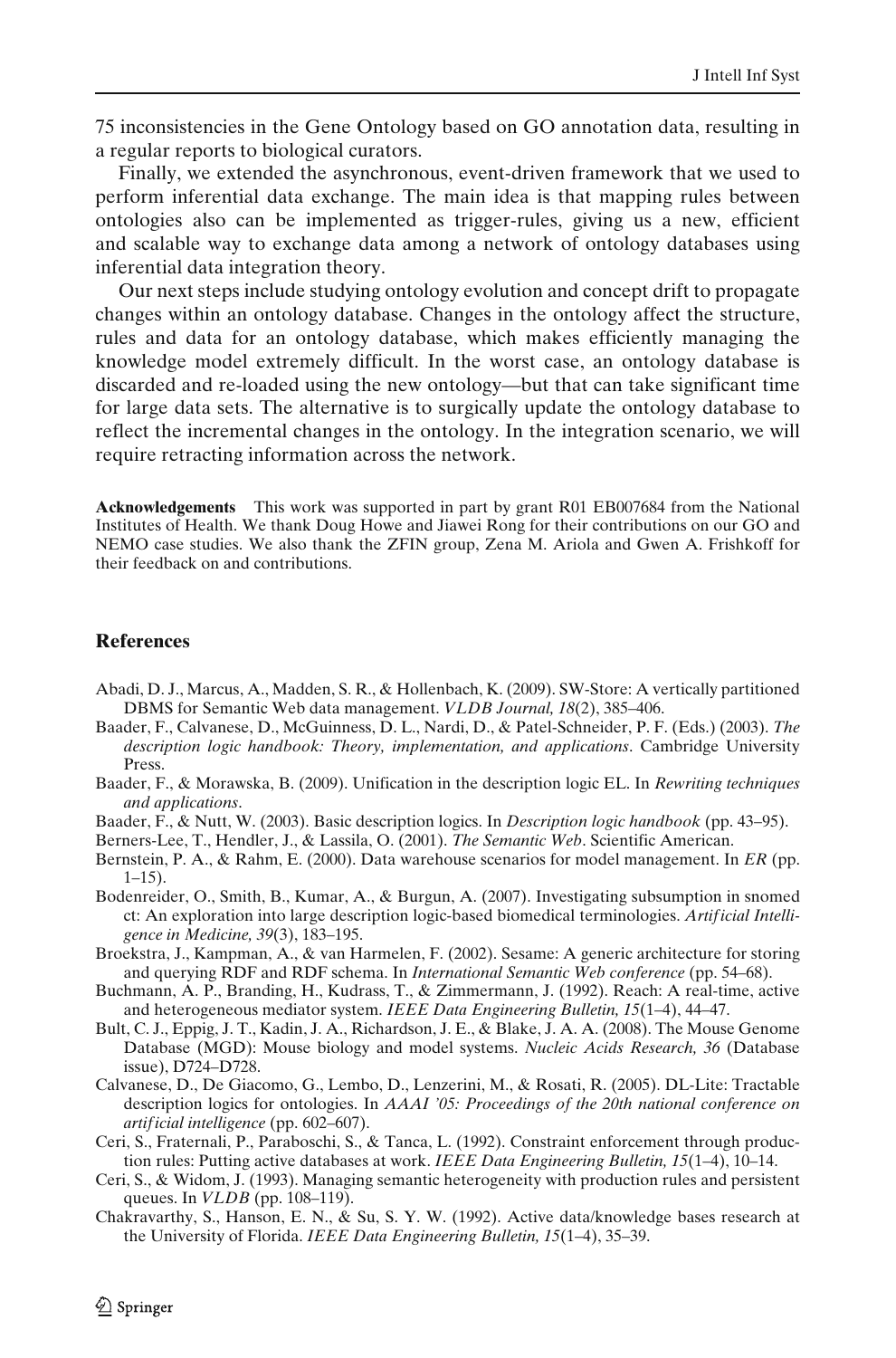- <span id="page-26-0"></span>Christophides, V., Karvounarakis, G., Plexousakis, D., Scholl, M., & Tourtounis, S. (2004). Optimizing taxonomic Semantic Web queries using labeling schemes. *Journal of Web Sematics, 1*, 207–228 (Elsevier).
- Clark, K. L. (1977). Negation as failure. In *Logic and data bases* (pp. 293–322).
- Copeland, G. P., & Khoshafian, S. N. (1985). A decomposition storage model. In *SIGMOD '85: Proceedings of the ACM SIGMOD international conference on management of data* (pp. 268–279). New York: ACM.
- Curé, O., & Squelbut, R. (2005). A database trigger strategy to maintain knowledge bases developed via data migration. In *EPIA '05: Proceedings of the 12th Portuguese conference on artif icial intelligence* (pp. 206–217).
- Dietrich, S. W., Urban, S. D., Harrison, J. V., & Karadimce, A. P. (1992). A dood ranch at ASU: Integrating active, deductive and object-oriented databases. *IEEE Data Engineering Bulletin, 15*(1–4), 40–43.
- Donini, F. M., Nardi, D., & Rosati, R. (2002). Description logics of minimal knowledge and negation as failure. *ACM Transactions on Computational Logic, 3*(2), 177–225.
- Dou, D., Frishkoff, G., Rong, J., Frank, R., Malony, A., & Tucker, D. (2007). Development of NeuroElectroMagnetic Ontologies (NEMO): A framework for mining brainwave ontologies. In *Proceedings of the 13th ACM international conference on knowledge discovery and data mining (KDD)* (pp. 270–279).
- Dou, D., & LePendu, P. (2006). Ontology-based integration for relational databases. In *ACM symposium on applied computing (SAC)* (pp. 461–466).
- Dou, D., LePendu, P., Kim, S., & Qi, P. (2006a). Integrating databases into the Semantic Web through an ontology-based framework. In *International workshop on Semantic Web and databases (SWDB)* (p. 54). Co-located with ICDE 2006.
- Dou, D., McDermott, D. V., & Qi, P. (2005). Ontology translation on the Semantic Web. *Journal of Data Semantics, 2*, 35–57.
- Dou, D., Pan, J. Z., Qin, H., & LePendu, P. (2006b). Towards populating and querying the Semantic Web. In *International workshop on scalable Semantic Web knowledge base systems (SSWS)* (pp. 129–142). Co-located with ISWC 2006.
- Frishkoff, G., LePendu, P., Frank, R., Liu, H., & Dou, D. (2009). Development of Neural Electromagnetic Ontologies (NEMO): Ontology-based tools for representation and integration of event-related brain potentials. In *ICBO '09: Proceedings of the international conference on biomedical ontology* (pp. 31–34).
- Frishkoff, G. A. (2007). Hemispheric differences in strong versus weak semantic priming: Evidence from event-related brain potentials. *Brain and Language, 100*(1), 23–43.
- Gallaire, H., Minker, J., & Nicolas, J.-M. (1977). *Logic and data bases*. New York, NY, USA: Association for Computing Machinery.
- Gallaire, H., & Nicolas, J.-M. (1990). Logic and databases: An assessment. In *ICDT* (pp. 177–186).
- Gene Ontology Consortium (2000). Gene Ontology: Tool for the unification of biology. *Nature Genetics, 25*, 25–29.
- Gene Ontology Consortium (2006). The Gene Ontology (GO) project in 2006. *Nucleic Acids Research, 34* (Database issue), D322–D326.
- Goble, C., & Stevens, R. (2008). State of the nation in data integration for bioinformatics. *Journal of Biomedical Informatics, 41*(5), 687–693.
- Guarino, N. (1998). Formal ontology in information systems. In *International conference on formal ontology in information systems*.
- Guo, Y., Pan, Z., & Heflin, J. (2004). An evaluation of knowledge base systems for large OWL datasets. In *ISWC '04: Proceedings of the international Semantic Web conference* (pp. 274–288).
- Guo, Y., Pan, Z., & Heflin, J. (2005). LUBM: A benchmark for OWL knowledge base systems. *Journal of Web Semantics, 3*(2–3), 158–182.
- Haarslev, V., & Möller, R. (2001). High performance reasoning with very large knowledge bases: A practical case study. In *IJCAI '01: Proceedings of the international joint conferences on artif icial intelligence* (pp. 161–168).
- Hill, D. P., Smith, B., McAndrews-Hill, M. S., & Blake, J. A. (2008). Gene Ontology annotations: What they mean and where they come from. *BMC Bioinformatics, 9*(5), S2.
- Horrocks, I., Li, L., Turi, D., & Bechhofer, S. (2004). The instance store: DL reasoning with large numbers of individuals. In *Description logics*.
- Imieliński, T., & Lipski, W. Jr. (1984). Incomplete information in relational databases. *Journal of the ACM, 31*(4), 761–791.